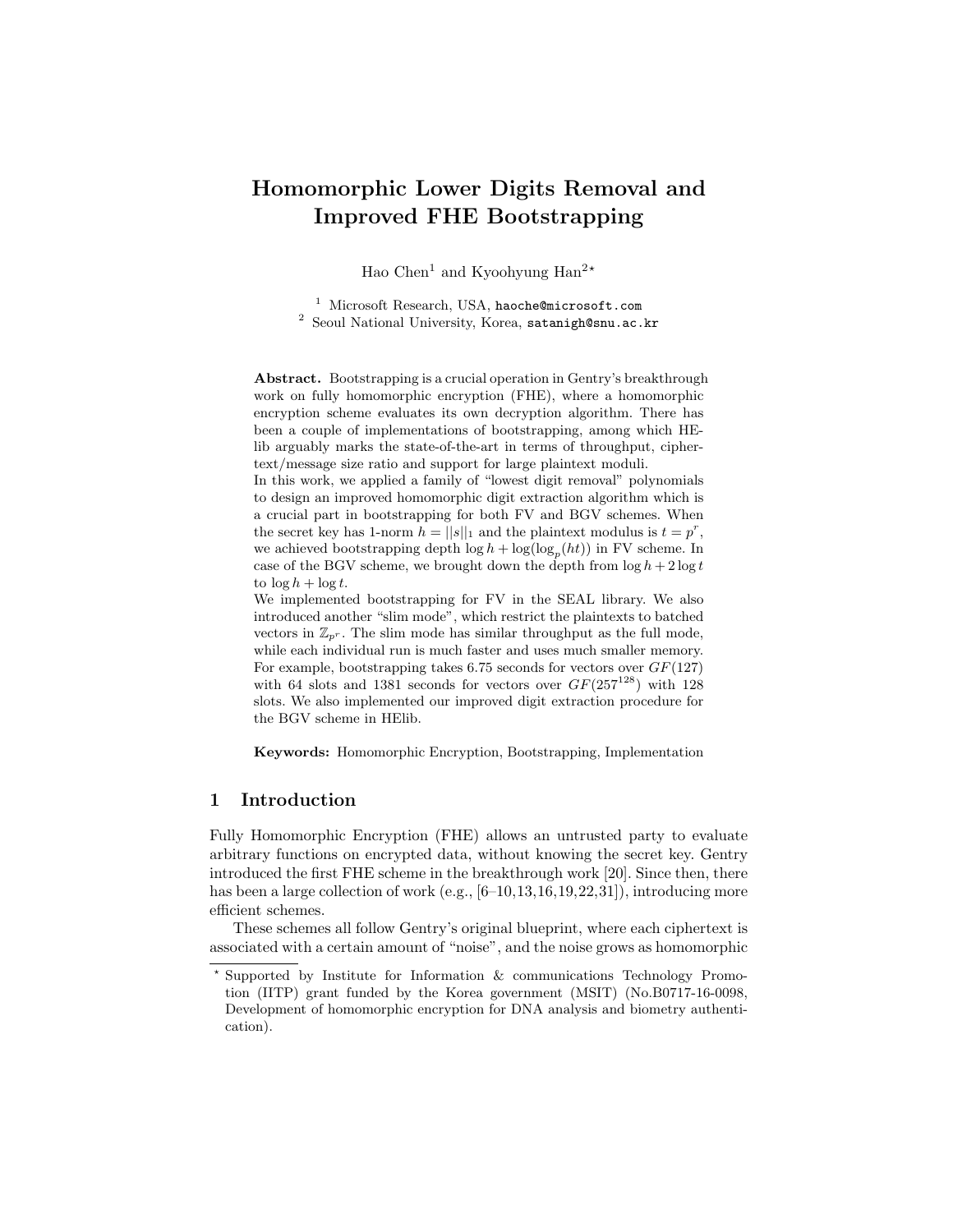evaluations are performed. When the noise is too large, decryption will fail to give the correct result. Therefore, if no additional measure is taken, one set of parameters can only evaluate circuits of a bounded depth. This approach is called leveled homomorphic encryption (LHE) and is used in a many works.

However, if we wish to homomorphically evaluate functions of arbitrary complexity using one single set of parameters, then we need a procedure to lower the noise in a ciphertext. This can be done via Gentry's brilliant bootstrapping technique. Roughly speaking, bootstrapping a ciphertext in some given scheme means running its own decryption algorithm homomorphically, using an encryption of the secret key. The result is a new ciphertext which encrypts the same message while having lower noise.

Bootstrapping is a very expensive operation. The decryption circuit of a scheme can be complex, and may not be conveniently supported by the scheme itself. Hence, in order to perform bootstrapping, one either needs to make significant optimizations to simplify the decryption circuit, or design some scheme which can handle its decryption circuit more comfortably. Among the best works on bootstrapping implementations, the work of Halevi and Shoup [25], which optimized and implemented bootstrapping over the scheme of Brakerski, Gentry and Vaikuntanathan (BGV), is arguably still the state-of-the-art in terms of throughput, ciphertext/message size ratio and flexible plaintext moduli. For example, they were able to bootstrap a vector of size 1024 over  $GF(2^{16})$  within  $5 \text{ minutes. However, when the plaintext modulus reaches } 2^8$ , bootstrapping still takes a few hours to perform. The reason is mainly due to a digit extraction procedure, whose cost grows significantly with the plaintext modulus. The Fan-Vercauteran (FV) scheme, a scale-invariant variant of BGV, has also been implement in [1, 27] and used in applications. We are not aware of any previous implementation of bootstrapping for FV.

#### 1.1 Contributions

In this paper, we aim at improving the efficiency of bootstrapping under large prime power plaintext moduli.

- We used a family of low degree lowest-digit-removal polynomials to design an improved algorithm to remove  $v$  lowest base- $p$  digits from integers modulo  $p^e$ . Our new algorithm has depth  $v \log p + \log e$ , compared to  $(e-1) \log p$  in previous work.
- We then applied our algorithm to improve the digit extraction step in the bootstrapping procedure for FV and BGV schemes. Let  $h = ||s||_1$  denote the 1-norm of the secret key, and assume the plaintext space is a prime power  $t = p^r$ . Then for FV scheme, we achieved bootstrapping depth  $\log h +$  $\log \log_p(ht)$ . In case of BGV, we have reduced the bootstrapping degree from  $\log h + 2 \log(t)$  to  $\log h + \log t$ .
- We provided a first implementation of the bootstrapping functionality for FV scheme in the SEAL library [27]. We also implemented our revised digit extraction algorithm in HElib which can directly be applied to improve HElib bootstrapping for large plaintext modulus  $p^r$ .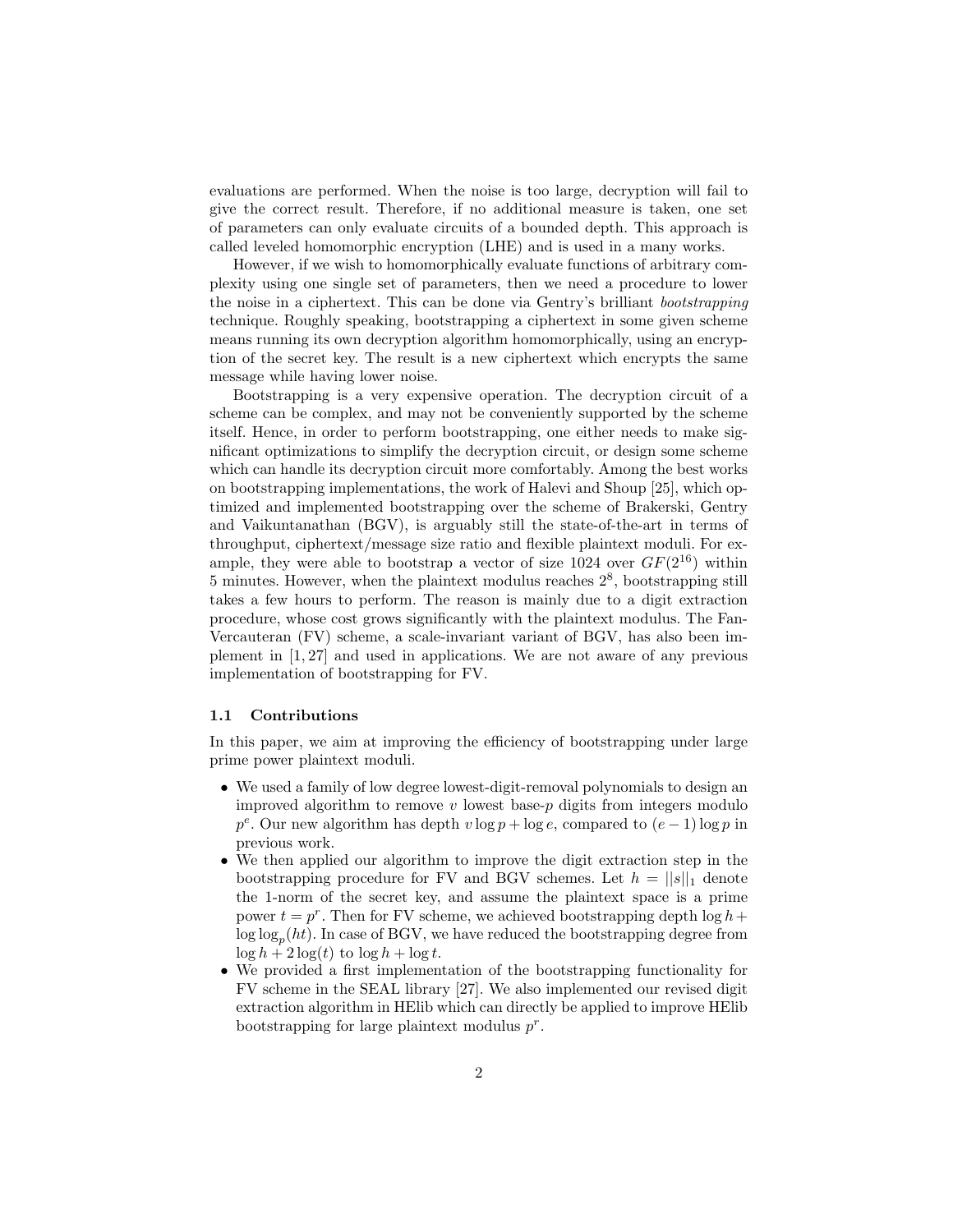• We also introduced a light-weight mode of bootstrapping which we call the "slim mode" by restricting the plaintexts to a subspace. In this mode, messages are vectors where each slot only holds a value in  $\mathbb{Z}_{p^r}$  instead of a degree-d extension ring. The slim mode might be more applicable in some use-cases of FHE, including machine learning over encrypted data. We implemented the slim mode of bootstrapping in SEAL and showed that in this mode, bootstrapping is about  $d$  times faster, hence we can achieve a similar throughput as in the full mode.

## 1.2 Application: Machine Learning Over Encrypted Data

Machine learning over encrypted data is one of the signature use-cases of FHE and an active research area. Research works in this area can be divided into two categories: evaluating a pre-trained machine learning model over private testing data, or training a new model on private training data. Often times, the model evaluation requires a lower-depth circuit, and thus can be achieved using LHE. On the other hand, training a machine learning model requires a much deeper circuit, and bootstrapping becomes necessary. This may explain that there are few works in the model training direction.

In the model evaluation case (e.g. [4,5,23,24]), one encodes the data as either polynomials in  $R_t$ , or as elements of  $\mathbb{Z}_t$  when batching is used. One distinguishing feature of these methods is that the scheme maintains the full precision of plaintexts as evaluations are performed, in contrast to computations over plaintext data, where floating point numbers are used and only a limited precision is maintained. This implies that the plaintext modulus  $t$  needs to be taken large enough to "hold the result".

In the training case, because of the large depth and size of the circuit, the above approach is simply infeasible:  $t$  needs to be so large that the homomorphic evaluations become too inefficient, as pointed out in [17]. Therefore, some analog of plaintext truncation needs to be performed alongside the evaluation. However, in order to perform the truncation function homomorphically, one has to express the function as a polynomial. Fortunately, our digit removal algorithm can also be used as a truncation method over  $\mathbb{Z}_{p^r}$ . Therefore, we think that improving bootstrapping for prime power plaintext modulus has practical importance.

There is one other work [12] which does not fall into either categories. It performs homomorphic evaluation over point numbers and outputs an approximate result. It modifies the BGV and FV schemes: instead of encoding noise and message in different parts of a ciphertexts, one puts noise in lower bits of messages, and uses modulus switching creatively as a plaintext management technique. As a result, they could evaluate deeper circuits with smaller HE parameters. It is then an interesting question whether there exists an efficient bootstrapping algorithm for this modified scheme.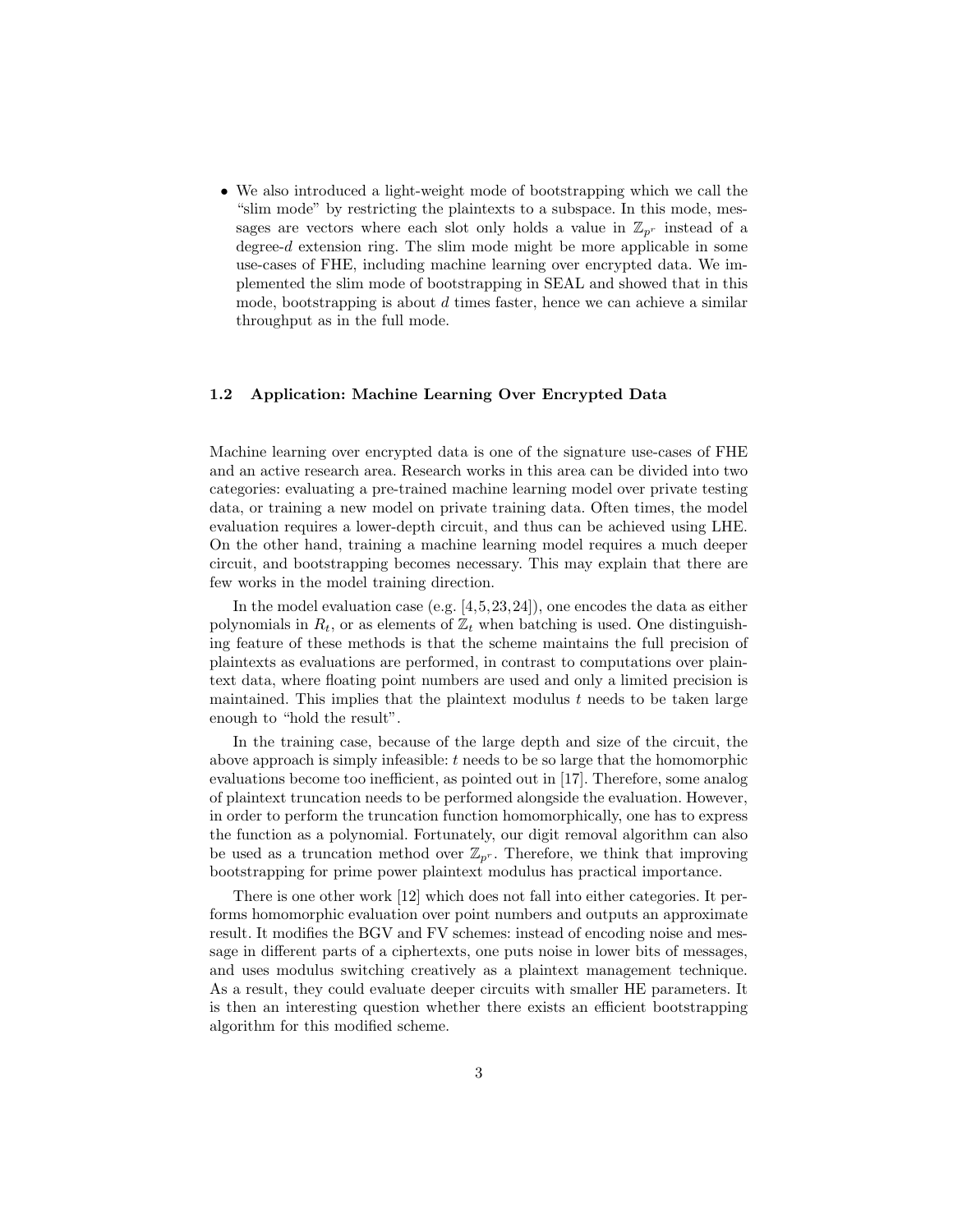#### 1.3 Related works

After bootstrapping was introduced by Gentry at 2009, many methods are proposed to improve its efficiency. Existing bootstrapping implementations can be classified into three branches. The first branch [21, 25] builds on top of somewhat homomorphic encryption schemes based on the RLWE problem. The second branch aims at minimizing the time to bootstrap one single bit of message after each boolean gate evaluation. Works in this direction include [3,14,15,18]. They were able to obtain very fast results: less than 0.1 seconds for a single bootstrapping. The last branch considers bootstrapping over integer-based homomorphic encryption schemes under the sparse subset sum problem assumption. Some works [13, 16, 28, 31] used a squashed decryption circuit and evaluate bit-wise (or digit-wise) addition in encrypted state instead of doing a digit extraction. In [11], they show that using digit extraction for bootstrapping results in lower computational complexity while consuming a similar amount of depth as previous approaches.

Our work falls into the first branch. We aim at improving the bootstrapping procedure for the two schemes BGV and FV, with the goal of improving the throughput and after level for bootstrapping in case of large plaintext modulus. Therefore, our main point of comparison in this paper will be the work of Halevi and Shoup [25]. We note that a digit extraction procedure is used for all branches except the second one. Therefore, improving the digit extraction procedure is one of the main tasks for an efficient bootstrapping algorithm.

#### 1.4 Roadmap

In section 2, we introduce notations and necessary background on the BGV and FV schemes. In section 3, after reviewing the digit extraction procedure of [25], we define the lowest digit removal polynomials, and use them to give an improved digit removal algorithm. In section 4, we describe our method for bootstrapping in the FV scheme, and how our algorithm leads to an improved bootstrapping for BGV scheme when the plaintext modulus is  $p^r$  with  $r > 1$ . In section 5, we present and discuss our performance results. Finally, in section 6 we conclude with future directions. Proofs and more details regarding the SEAL implementation of bootstrapping are included in the Appendix.

### 1.5 Acknowledgements

We wish to thank Kim Laine, Amir Jalali and Zhicong Huang for implementing significant performance optimizations to SEAL. We thank Shai Halevi for helpful discussions on bootstrapping in HElib.

## 2 Background

#### 2.1 Basics of BGV and FV schemes

First, we introduce some notations. Both BGV and FV schemes are initialized with integer parameters  $m, t$  and  $q$ . Here  $m$  is the cyclotomic field index,  $t$  is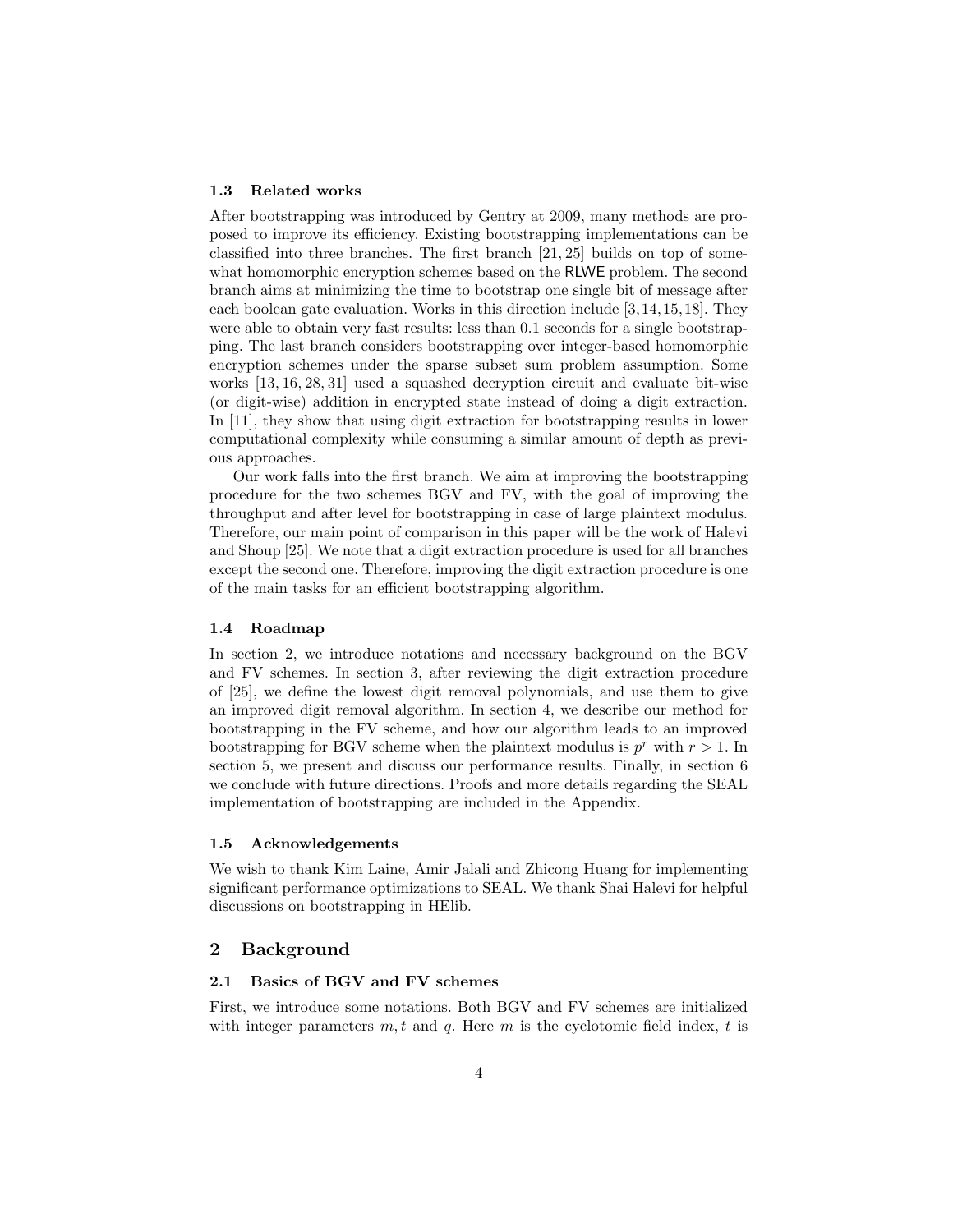the plaintext modulus, and  $q$  is the coefficient modulus. Note that in BGV, it is required that  $(t, q) = 1$ .

Let  $\phi_m(x)$  denote the m-th cyclotomic polynomial and let n denote its degree. We use the following common notations  $R = \mathbb{Z}[x]/(\phi_m(x))$ ,  $R_t = R/tR$ , and  $R_q = R/qR$ . In both schemes, the message is a polynomial  $m(x)$  in  $R_t$ , and the secret key s is an element of  $R_q$ . In practice, s is usually taken to be ternary (i.e., each coefficient is either -1, 0 or 1) and often sparse (i.e., the number of nonzero coefficients of s are bounded by some  $h \ll n$ ). A ciphertext is a pair  $(c_0, c_1)$  of elements in  $R_q$ .

Decryption formula. The decryption of both schemes starts with a dotproduct with the extended secret key  $(1, s)$ . In BGV, we have

$$
c_0 + c_1 s = m(x) + tv + \alpha q,
$$

and decryption returns  $m(x) = ((c_0 + c_1 s) \mod q) \mod t$ . In FV, the equation is

 $c_0 + c_1 s = \Delta m(x) + v + \alpha q$ 

and decryption formula is  $m(x) = \lfloor \frac{(c_0+c_1s) \mod q}{\Delta} \rfloor$ .

**Plaintext space.** The native plaintext space in both schemes is  $R_t$ , which consists of polynomials with degree less than  $n$  and integer coefficients between 0 and  $t - 1$ . Additions and multiplications of these polynomials are performed modulo both  $\phi_m(x)$  and t.

A widely used plaintext-batching technique [30] turns the plaintext space into a vector over certain finite rings. Since batching is used extensively in our bootstrapping algorithm, we recall the details here. Suppose  $t = p^r$  is a prime power, and assume p and m are co-prime. Then  $\phi_m(x)$  mod p<sup>r</sup> factors into a product of  $k$  irreducible polynomials of degree  $d$ . Moreover,  $d$  is equal to the order of p in  $\mathbb{Z}_m^*$ , and k is equal to the size of the quotient group  $\mathbb{Z}_m^*/\langle p \rangle$ . For convenience, we fix a set  $S = \{s_1, \ldots, s_k\}$  of integer representatives of the quotient group. Let  $f(x)$  be one of the irreducible factors of  $\phi_m(x) \mod p^r$ , and consider the finite extension ring

$$
E = \mathbb{Z}_{p^r}[x]/(f(x)).
$$

Then all primitive m-th roots of unity exist in E. Fix  $\zeta \in E$  to be one such root. Then we have a ring isomorphism

$$
R_t \to E^k
$$
  

$$
m(x) \mapsto (m(\zeta^{s_1}), m(\zeta^{s_2}), \dots, m(\zeta^{s_k}))
$$

Using this isomorphism, we can regard the plaintexts as vectors over  $E$ , and additions/multiplications between the plaintexts are executed coefficient-wise on the components of the vectors, which are often called slots.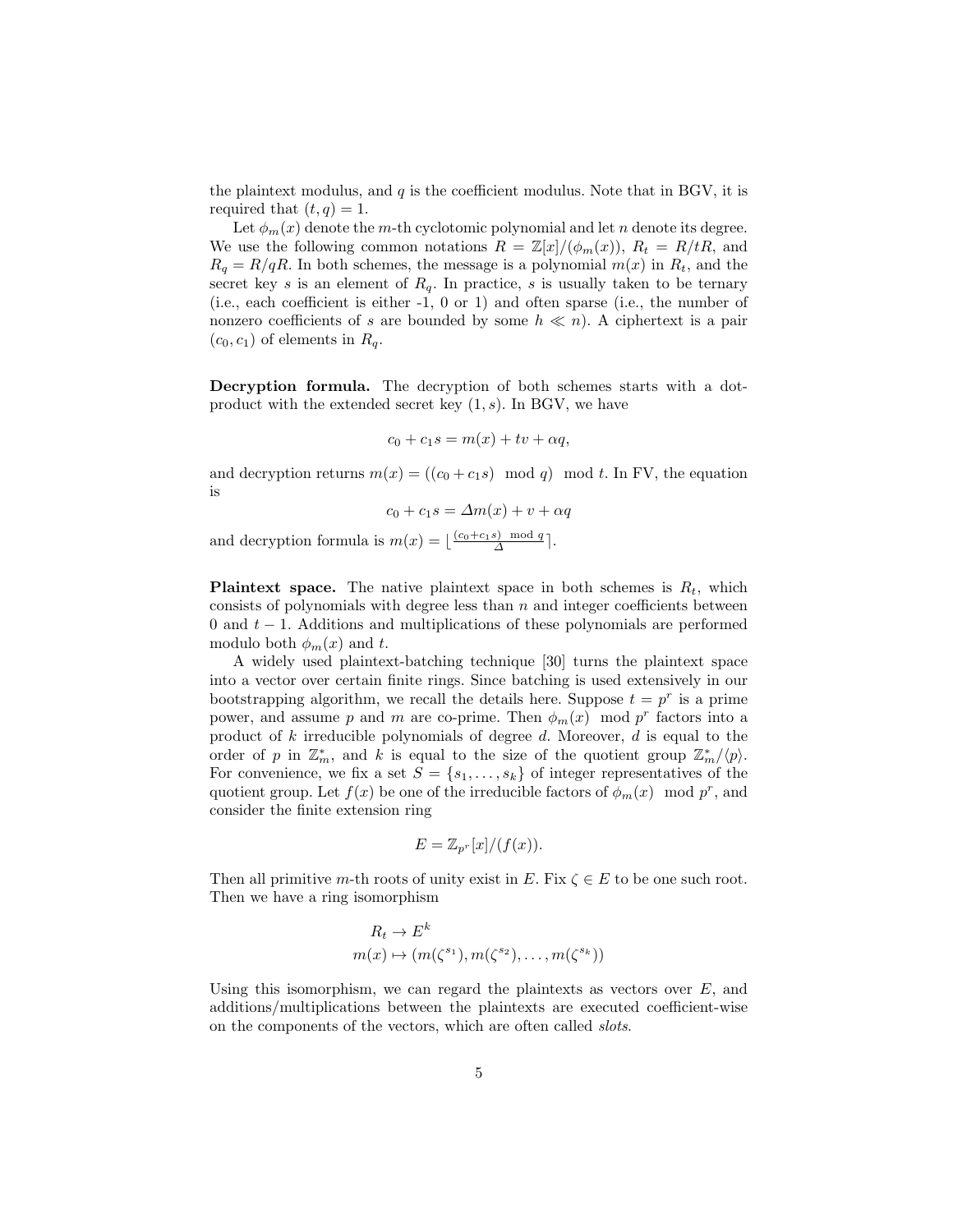In the reset of the paper, we will move between the above two ways of viewing the plaintexts, and we will distinguish them by writing them as polynomials (no batching) and vectors (batching). For example,  $Enc(m(x))$  means an encryption of  $m(x) \in R_t$ , whereas  $\text{Enc}((m_1, \ldots, m_k))$  means a batch encryption of a vector  $(m_1,\ldots,m_k)\in E^k$ .

Modulus switching. Modulus switching is a technique which scales a ciphertext  $(c_0, c_1)$  with modulus q to another one  $(c'_0, c'_1)$  with modulus q' that decrypts to the same message. In BGV, modulus switching is a necessary technique to reduce the noise growth. Modulus switching is not strictly necessary for FV, at least if used in the LHE mode. However, it will be of crucial use in our bootstrapping procedure. More precisely, modulus switching in BGV requires  $q$  and q' to be both co-prime to t. For simplicity, suppose  $q \equiv q' \equiv 1 \pmod{t}$ . Then  $c_i'$  equals the closest integer polynomial to  $\frac{q'}{q}$  $q'_{q}c$  such that  $c'_{i} \equiv c_{i} \mod t$ . For FV, q and  $q'$  do not need to be co-prime to t, and modulus switching simply does scaling and rounding to integers, i.e.,  $c_i' = \lfloor q'/qc_i \rfloor$ .

We stress that modulus switching slightly increase the noise-to-modulus ratio due to rounding errors in the process. Therefore, one can not switch to arbitrarily small modulus  $q'$ . On the other hand, in bootstrapping we often like to switch to a small  $q'$ . The following lemma puts a lower bound on the size of  $q'$  for FV (the case for BGV is similar).

**Lemma 1** Suppose  $c_0+c_1s = \Delta m + v+aq$  is a ciphertext in FV with  $|v| < \Delta/4$ . if  $q' > 4t(1 + ||s||_1)$ , and  $(c'_0, c'_1)$  is the ciphertext after switching the modulus to  $q'$ , then  $(c'_0, c'_1)$  also decrypts to m.

## Proof. See appendix.

We remark that although the requirement in BGV that  $q$  and  $t$  are co-prime seems innocent, it affects the depth of the decryption circuit when  $t$  is large. Therefore, it results in an advantage for doing bootstrapping in FV over BGV. We will elaborate on this point later.

Multiply and divide by  $p$  in plaintext space. In bootstrapping, we will use following functionalities: dividing by  $p$ , which takes an encryption of  $pm$ mod  $p^e$  and returns an encryption of m mod  $p^{e-1}$ , and multiplying by p which is the inverse of division. In BGV scheme, multiply by  $p$  can be realized via a fast scalar multiplication  $(c_0, c_1) \rightarrow ((pc_0) \mod q, (pc_1) \mod q)$ . In the FV scheme, these operations are essentially free, because if  $c_0 + c_1 s = \lfloor \frac{q}{p^{e-1}} \rfloor m + v + q\alpha$ , then the same ciphertext satisfies  $c_0 + c_1 s = \lfloor \frac{q}{p^e} \rfloor pm + v + v' + q\alpha$  for some small v'. In the rest of the paper, we will omit these operations, assuming that they are free to perform.

## 3 Digit Removal Algorithm

The previous method for digit extraction used certain lifting polynomials with good properties. We used a family of "lowest digit removal" polynomials which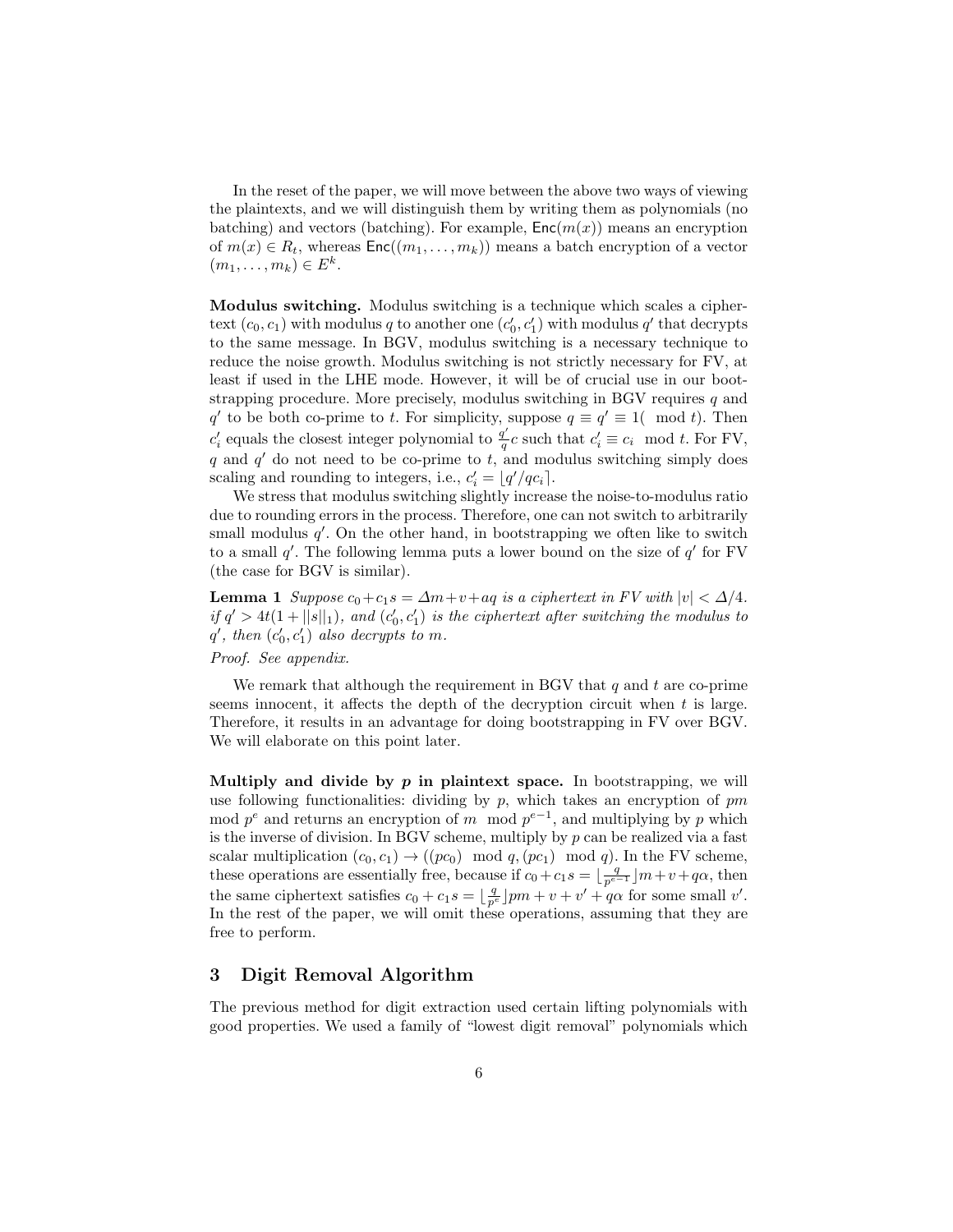have a stronger lifting property. We then combined these lowest digit removal polynomials with the lifting polynomials to construct a new digit removal algorithm.

For convenience of exposition, we use some slightly modified notations from [25]. Fix a prime p. Let z be an integer with (balanced) base-p expansion  $z =$  $\sum_{i=0}^{e-1} z_i p^i$ . For integers  $i, j \geq 0$ , we use  $z_{i,j}$  to denote any integer with first base-p digit equal to  $z_i$  and the next j digits zero. In other words, we have  $z_{i,j} \equiv z_i$ mod  $p^{j+1}$ .

## 3.1 Reviewing the digit extraction method of Halevi and Shoup

The bootstrapping procedure in [25] consists of five main steps: modulus switching, dot product (with an encrypted secret key), linear transform, digit extraction, and another "inverse" linear transform. Among these, the digit extraction step dominates the cost in terms of both depth and work. Hence we will focus on optimizing the digit extraction. Essentially, we need the following functionality.

DigitRemove $(p, e, v)$ : fix prime p, for two integers  $v < e$  and an input u mod  $p^e$ , let  $u = \sum u_i p^i$  with  $|u_i| \leq p/2$  when p is odd (and  $u_i = 0, 1$  when  $p = 2$ , returns

$$
u\langle v,\ldots,e-1\rangle := \sum_{i=v}^{e-1} u_i p^i.
$$

We say this functionality "removes" the v lowest significant digits in base  $p$ from an e-digits integer. To realize the above functionality over homomorphically encrypted data, the authors in [25] constructed some special polynomials  $F_e(\cdot)$ with the following lifting property.

**Lemma 2 (Corollary 5.5 in [25])** For every prime p and  $e \geq 1$  there exist a degree p-polynomial  $F_e$  such that for every integer  $z_0, z_1$  with  $z_0 \in [p]$  and every  $1 \leq e' \leq e$  we have  $F_e(z_0 + p^{e'} z_1) = z_0 \pmod{p^{e'+1}}$ .

For example, if  $p = 2$ , we can take  $F_e(x) = x^2$ . One then uses these lifting polynomials  $F_e$  to extract each digit  $u_i$  from u in a successive fashion. The digit extraction procedure is defined in Figure 1 in [25] and can be visualized in the following diagram.

In the diagram, the top-left digit is the input. This algorithm starts with the top row. From left to right, it successively applies the lifting polynomial to obtain all the blue digits. Then the green digits on the next row can be obtained from subtracting all blue digits on the same diagonal from the input and then dividing by p. When this procedure concludes, the  $(i, j)$ -th digit of the diagram will be  $u_{i,j}$ . In particular, digits on the final diagonal will be  $u_{i,e-1-i}$ . Then we can compute

$$
u\langle v, \cdots, e-1\rangle = u - \sum_{i=0}^{v-1} u_{i,e-1-i} \cdot p^i.
$$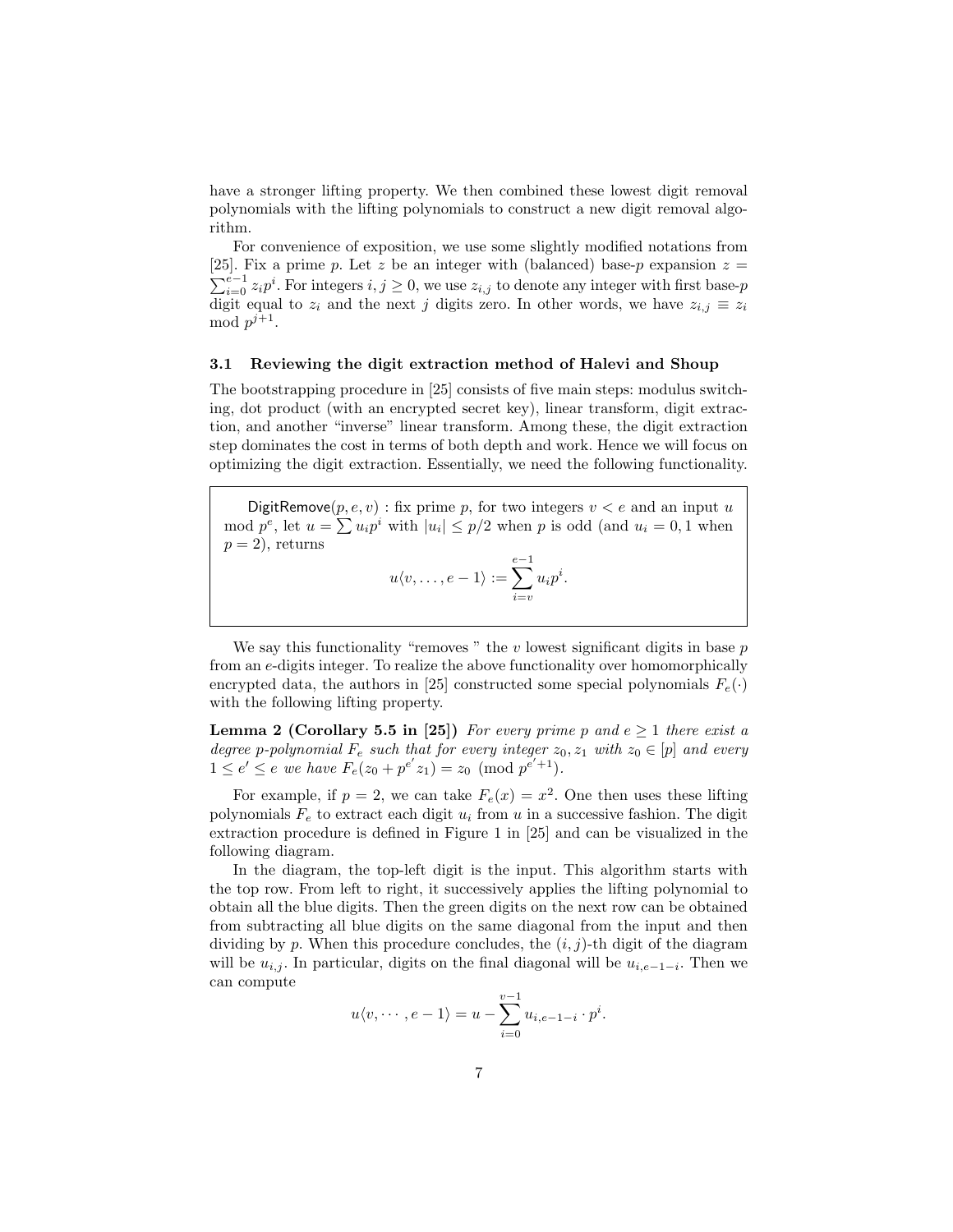```
u = u_{0,0} \quad u_{0,1} \quad \cdots \quad u_{0,r-1} \quad \cdots \quad u_{0,e-1}u_{1,0} u_{1,1} · · u_{1,r-2} · · · u_{1,e-2}.
.
.
                .
.
                . .
                                        .
.
 u_{e-2,0} u_{e-2,1}u_{e-1,0}
```
#### 3.2 Lowest digit removal polynomials

We first stress that in the above method, it is not enough to obtain the  $u_i$ mod p. Rather, one requires  $u_{i,e-1-i}$ . The reason is one has to clear the higher digits to create numbers with base  $-p$  expansion  $(u_i, 0, 0, \ldots, 0)$ , otherwise it will  $\overline{e-1-i}$ 

mess up the  $u'_i$  for  $i' > i$ . Previously, to obtain  $u_{i,j}$ , one needs to apply the lifting polynomial  $j$  times. Fortunately, there is a polynomial of lower degree with the same functionality, as shown in the following lemma.

**Lemma 3** Let p be a prime and  $e \geq 1$ . Then there exists a polynomial f of degree at most  $(e-1)(p-1)+1$  such that for every integer  $0 \le x < p^e$ , we have

$$
f(x) \equiv x - (x \mod p) \mod p^e,
$$

where  $|x \mod p| \leq (p-1)/2$  when p is odd.

Proof. We complete the proof sketch in [26] by adding in the necessary details. To begin, we introduce a function

$$
F_A(x) := \sum_{j=0}^{\infty} (-1)^j {A + j - 1 \choose j} {x \choose A + j}.
$$

This function  $F_A(x)$  converges on every integer, and for  $M \in \mathbb{Z}$ ,

$$
F_A(M) = \begin{cases} 1 & \text{if } M > A \\ 0 & \text{otherwise.} \end{cases}
$$

Define  $\hat{f}(x)$  as

$$
\hat{f}(x) = p \sum_{j=1}^{\infty} F_{j \cdot p}(x) = \sum_{m=p}^{\infty} a(m) {x \choose m}.
$$
 (1)

We can verify that the function  $\hat{f}(x)$  satisfies the properties in the lemma (for the least residue system), but its degree is infinite. So we let

$$
f(x) = \sum_{m=p}^{(e-1)(p-1)+1} a(m) {x \choose m}.
$$

Now we will prove that the polynomial  $f(x)$  has p-integral coefficients and has the same value with  $\hat{f}(x)$  for  $x \in \mathbb{Z}_{p^e}$ .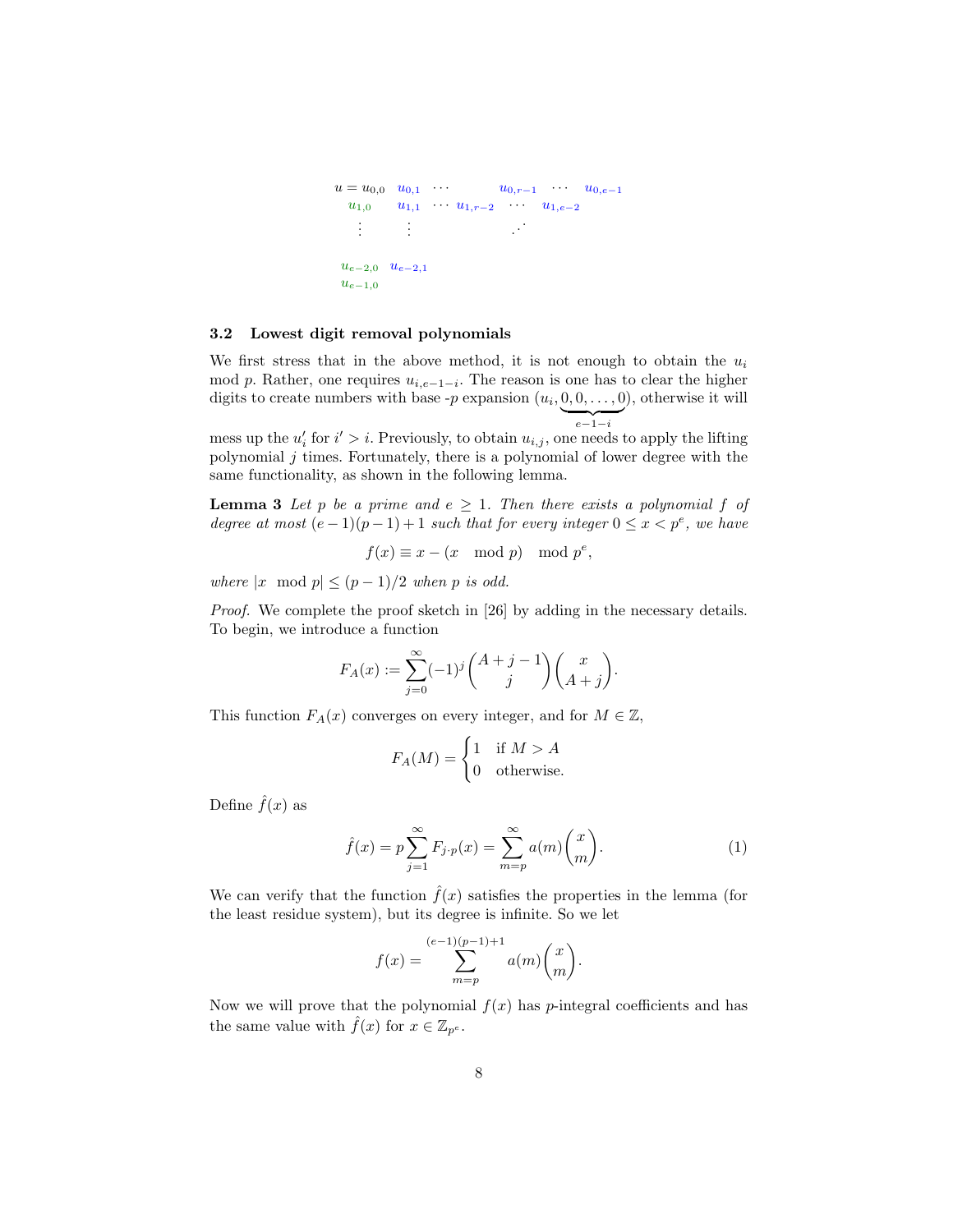*Claim.*  $f(x)$  has p-integral coefficients and  $a(m) {x \choose m}$  is multiple of  $p^e$  for all  $x \in \mathbb{Z}$ when  $m > (e-1)(p-1) + 1$ .

Proof. If we rewrite the equation 1,

$$
\hat{f}(x) = p \sum_{j=1}^{\infty} F_{j \cdot p}(x) = p \sum_{j=1}^{\infty} \left( \sum_{i=0}^{\infty} (-1)^i {j p + i - 1 \choose i} {x \choose j p + i} \right).
$$

By replacing the  $jp + i$  to m, we arrive at the following equation:

$$
a(m) = p \sum_{k=1}^{\infty} (-1)^{m-kp} {m-1 \choose m-kp}.
$$

In the equation, we can notice that the term  $(-1)^{m-kp} \binom{m-1}{m-kp}$  is the coefficient of  $X^{m-pk}$  in the Taylor expansion of  $(1+X)^{-kp}$ . Therefore,  $a(m)$  is actually the coefficient of  $X^m$  in the Taylor expansion of  $\sum_{k=1}^{\infty} p X^{kp} (1+X)^{-kp}$ .

$$
\sum_{k=1}^{\infty} pX^{kp} (1+X)^{-kp} = p \sum_{k=1}^{\infty} \left(\frac{X}{X+1}\right)^{kp} = p \frac{(1+X)^p}{(1+X)^p - X^p}
$$

We can get a m-th coefficient of Taylor expansion from following equation:

$$
p\frac{(1+X)^p}{(1+X)^p - X^p} = p\frac{(1+X)^p}{1+B(X)} = p(1+X)^p(1-B(X) + B(X)^2 - \cdots).
$$

Because  $B(X)$  is multiple of pX, the coefficient of  $X^m$  can be obtained from a finite number of powers of  $B(X)$ . We can also find out the degree of  $B(X)$  is  $p-1$ , so

$$
\operatorname{Deg}(p(1+X)^p(1-B(X)+\cdots+(-1)^{(e-2)}B(X)^{(e-2)}))=(e-1)(p-1)+1.
$$

Hence these terms do not contribute to  $X^m$ . This means that  $a(m)$  is m-th coefficient of

$$
p(1+X)^{p}B(X)^{e-1}\sum_{i=0}^{\infty}(-1)^{i}B(X)^{i}
$$

which is multiple of  $p^e$  (since  $B(X)$  is multiple of p).

By the claim above, the *p*-adic valuation of  $a(m)$  is larger than  $\frac{m}{p-1}$  and it is trivial that the *p*-adic valuation of m! is less than  $\frac{m}{p-1}$ . Therefore, we proved that the coefficients of  $f(x)$  are p-integral. Indeed, we proved that  $a(m) {x \choose m}$  is multiple of  $p^n$  for any integer when  $m > (e-1)(p-1) + 1$ . This means that  $\hat{f}(x) = f(x) \bmod p^e$  for all  $x \in \mathbb{Z}_{p^e}$ .

As a result, the degree  $(e-1)(p-1)+1$  polynomial  $f(x)$  satisfies the conditions in lemma for the least residue system. For balanced residue system, we can just replace  $f(x)$  by  $f(x + (p-1)/2)$ .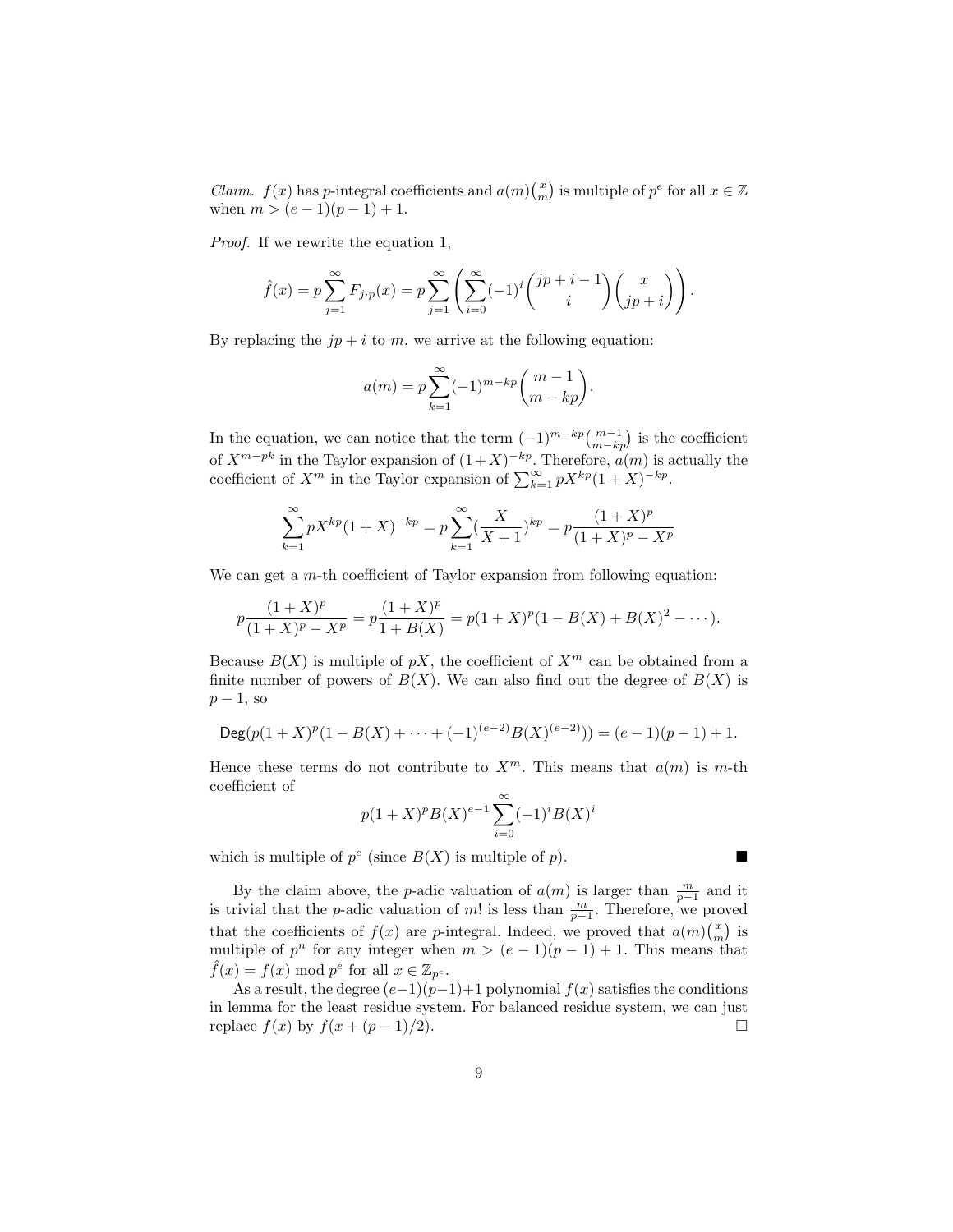Note that the above polynomial  $f(x)$  removes the lowest base-p digit in an integer. It is also desirable sometimes to "retain" the lowest digit, while setting all the other digits to zero. This can be easily done via  $g(x) = x - f(x)$ . In the rest of the paper, we will denote such polynomial that retains the lowest digit in the balanced base-p representation by  $G_{e,p}(x)$  (or  $G_e(x)$ ) if p is clear from context). In other words, if  $x \in \mathbb{Z}_{p^e}$  and  $x \equiv x_0 \mod p$  with  $|x_0| \leq p/2$ , then  $G_e(x) = x_0 \mod p^e$ .

**Example 4** When  $e = 2$ , we have  $f(x) = -x(x-1)\cdots(x-p+1)$  and  $G_2(x) =$  $x - f(x + (p-1)/2)$ .

We recall that in the previous method, it takes degree  $p^{e-i-1}$  and  $(e-i-1)$ evaluations of polynomials of degree p to obtain  $u_{i,e-i}$ . With our lowest digit removing polynomial, it only takes degree  $(e - i - 1)(p - 1) + 1$ . As a result, by combining the lifting polynomials and lowest digit removing polynomials, we can make the digit extraction algorithm faster with lower depth.

The following diagram illustrates how our new digit removal algorithm works. First, each blue digit is obtained by evaluating a lifting polynomial to the entry on its left. Then, the red digit on each row is obtained by evaluating the remaining lowest digit polynomial to the left-most digit on its row. Green digits are obtained by subtracting all the blue digits on the same diagonal from the input, and dividing by  $p$ . Finally, in order to remove the  $v$  lowest digits, we subtract all the red digits from the input.

```
u_{0,0} u_{0,1} · · · u_{0,v-2} u_{0,v-1} u_{0,e-1}u_{1,0} u_{1,1} \cdots u_{1,v-2} u_{1,e-2}.
.
.
u_{v-2,0} u_{v-2,1} u_{v-2,e-r+1}u_{v-1,0} u_{v-1,e-v}
```
We remark that the major difference of this procedure is that we only need to populate the top left triangle of side length  $v$ , plus the right most  $v$ -by-1 diagonal, where as the previous method needs to populate the entire triangle of side length e.

Moreover, the red digits in our method has lower depth: in the previous method, the *i*-th red digit is obtained by evaluating lift polynomial  $(e - i - 1)$ times, hence its degree is  $p^{e-i-1}$  on top of the *i*-th green digit. However, in our method, its degree is only  $(p-1)(e-i-1)+1$  on top of the *i*-th green digit, which has degree at most  $p^i$ , the total degree of the algorithm is bounded by the maximum degree over all the red digits, that is

$$
\max_{0 \le i < r} p^i \left( (e - 1 - i)(p - 1) + 1 \right).
$$

Since each individual term is bounded by  $ep<sup>v</sup>$ , the total degree of the procedure is at most  $ep^v$ . This is lower than  $p^{e-1}$  in the previous method when  $v \le e-2$ and  $p > e$ .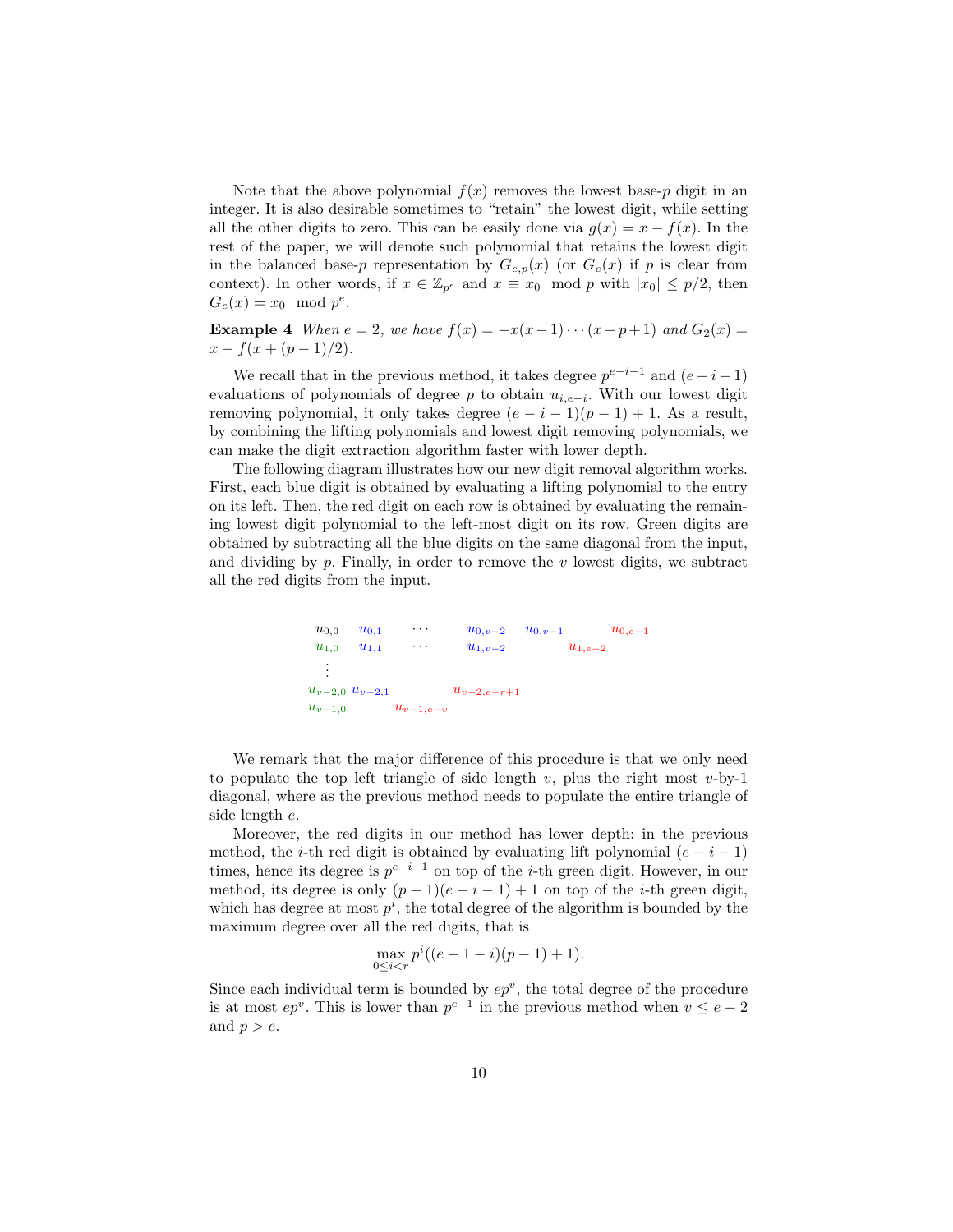#### 3.3 Improved algorithm for removing digits

We discuss one further optimization to remove  $v$  lowest digits in base  $p$  from an e-digit integer. If  $\ell$  is an integer such that  $p^{\ell} > (p-1)(e-1) + 1$ , then instead of using lifting polynomials to obtain the  $\ell$ -th digit, we can just use the result of evaluating the  $G_i$  polynomial (or, the red digit) to obtain the green digit in the next row. This saves some work and also lowers the depth of the overall procedure. This optimization is incorporated into Algorithm 1.

The depth and computation cost of Algorithm 1 is summarized in Theorem 5. The depth is simply the maximum depth of all the removed digits. To determine the computational cost to evaluate Algorithm 1 homomorphically, we need to specify the unit of measurement. Since scalar multiplication is much

```
Data: x \in \mathbb{Z}_{p^e}Result: x - [x]_{p^v} \mod p^e// F_i(x): lifting polynomial with F_i(x+O(p^i))=x+O(p^{i+1})// G_i(x): lowest digit retain polynomial with G_i(x) = [x]_p \bmod p^iFind largest \ell such that p^{\ell} < (p-1)(e-1) + 1;Initialize res = x;
for i \in [0, v) do
    // evaluate lowest digit retain polynomial
     R_i = G_{e-i}(x)); \sqrt{R_i} = x_i \mod p^{e-i}R_i = R_i \cdot p^i; \frac{1}{2} \frac{1}{2} \frac{1}{2} \frac{1}{2} \frac{1}{2} \frac{1}{2} \frac{1}{2} \frac{1}{2} \frac{1}{2} \frac{1}{2} \frac{1}{2} \frac{1}{2} \frac{1}{2} \frac{1}{2} \frac{1}{2} \frac{1}{2} \frac{1}{2} \frac{1}{2} \frac{1}{2} \frac{1}{2} \frac{1}{2} \frac{1}{2}if i < v - 1 then
        // evaluate lifting polynomial
          L_{i,0} = F_1(x')end
    for j \in [0, \ell - 2) do
       if i + j < v - 1 then
          L_{i,j+1} = F_{j+2}(L_{i,j})end
    end
    if i < v - 1 then
          x' = x;for j \in [0, i + 1) do
               if i - j > \ell - 2 then
                   x' = x' - R_jend
               else
                   x' = x' - L_{j,i-j}end
         end
    end
    res = res - R_i;end
return res;
```
**Algorithm 1:** Removing v lowest digits from  $x \in \mathbb{Z}_{p^e}$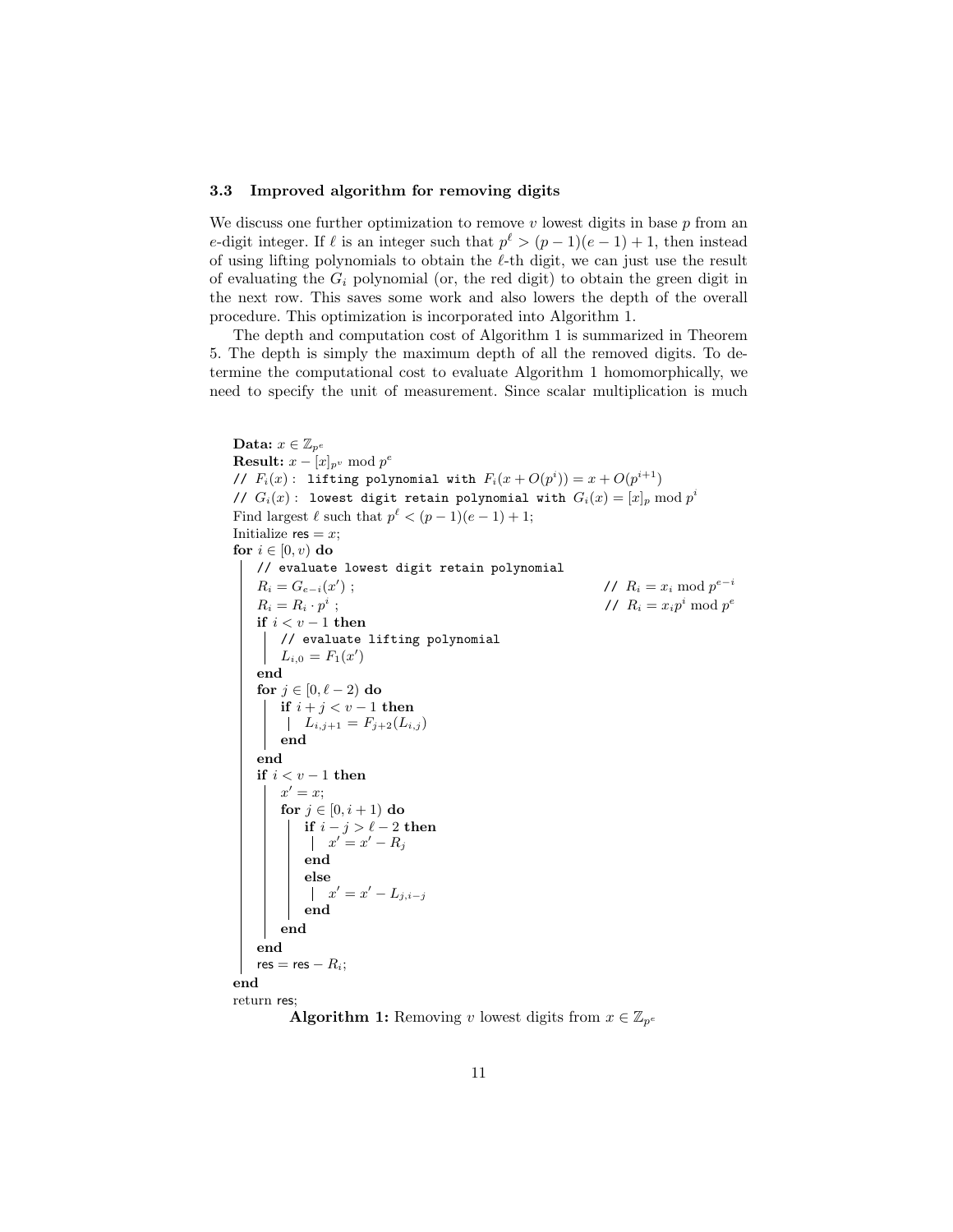faster than FHE schemes than ciphertext multiplication, we choose to measure the computational cost by the number of ciphertext multiplications. The Paterson-Stockmeyer algorithm [29] evaluates a polynomial of degree  $d$  with  $\sim \sqrt{2}d$  non-constant multiplications, and we use that as the base of our estimate.

Theorem 5. Algorithm 1 is correct. Its depth is bounded above by

$$
\log(ep^v) = v \log(p) + \log(e).
$$

The number of non-constant multiplications is asymptotically equal to  $\sqrt{2pe}v$ .

Table 1 compares the asymptotic depth and number of non-constant multiplications between our method for digit removal and the method of [25]. From the table, we see that the advantage of our method grows with the difference  $e - v$ . In the bootstrapping scenario, we have  $e - v = r$ , the exponent of the plaintext modulus. Hence, our algorithm compares favorably for larger values of  $r. \,$ 

| Method | Depth                             | No. ciphertext multiplications |
|--------|-----------------------------------|--------------------------------|
| [25]   | $e \log(p)$                       | $rac{1}{2}e^2\sqrt{2p}$        |
|        | This work $ v \log(p) + \log(e) $ | $\sqrt{2pe}v$                  |

Table 1: Complexity of DigitRemove $(p, e, v)$ 

## 4 Improved Bootstrapping for FV and BGV

## 4.1 Reviewing the method of [25]

The bootstrapping for FV scheme follows the main steps from [25] for the BGV scheme, while we make two modifications in modulus switching and digit extraction. First, we review the procedure in [25].

Modulus Switching. One fixes some  $q' < q$  and compute a new ciphertext  $c'$ which encrypts the same plaintext but has much smaller size.

Dot product with bootstrapping key. Here we compute homomorphically the dot product  $\langle c',\mathfrak{s}\rangle$ , where  $\mathfrak s$  is an encryption of a new secret key s' under a large coefficient modulus Q and a new plaintext modulus  $t' = p^e$ . The result of this step is an encryption of  $m + tv$  under the new parameters  $(s', t', Q)$ .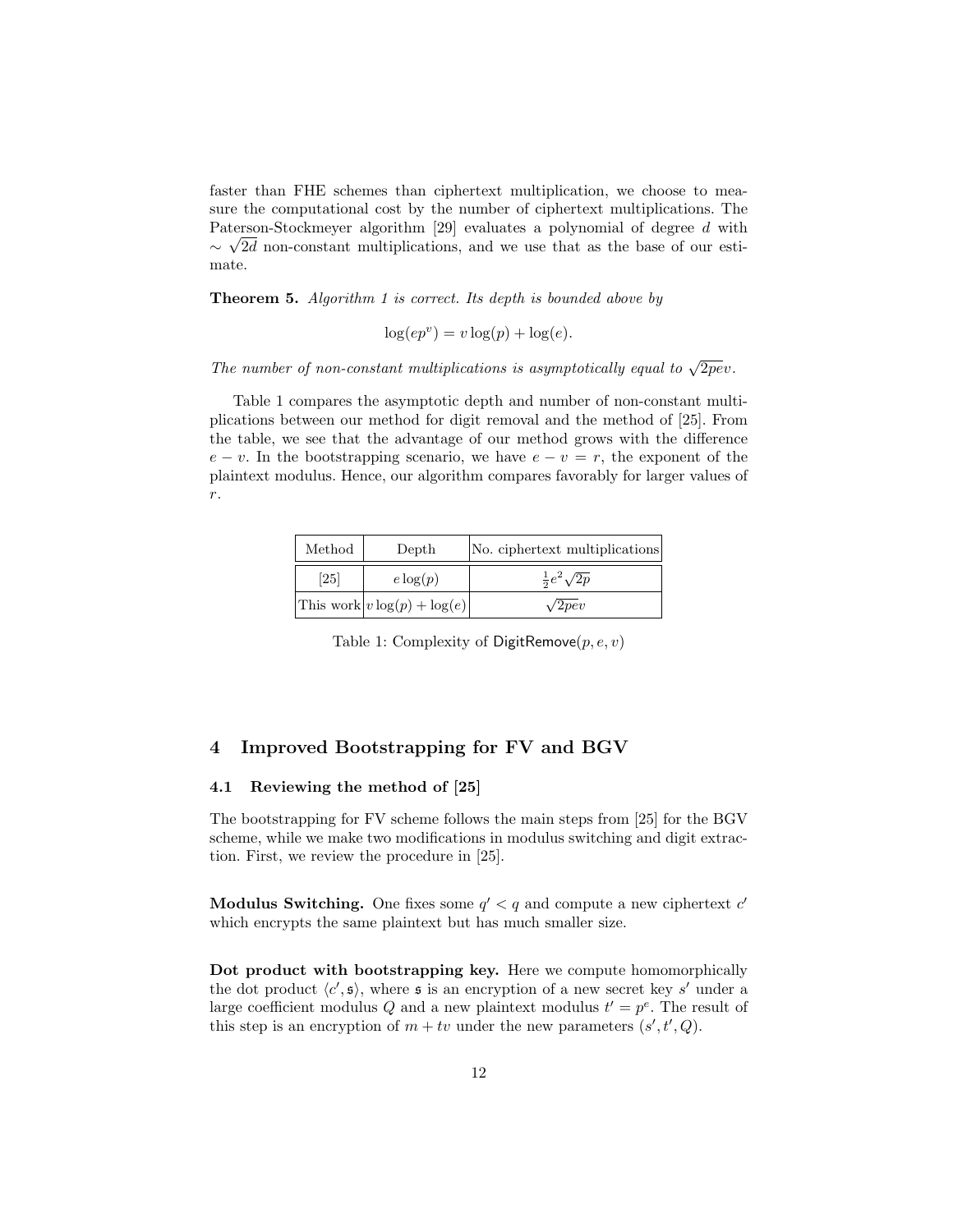$\mathsf{Enc}(\mathbf{m}(x)) = \mathsf{Enc}((\mathbf{m}_0(x), \cdots, \mathbf{m}_{k-1}(x)))$  $Enc((m_0 \cdot p^{e-r} + e_0, \dots, m_{k-1} \cdot p^{e-r} + e_{k-1})), \dots$   $Enc((m_{n-k} \cdot p^{e-r} + e_{n-k}, \dots, m_{n-1} \cdot p^{e-r} + e_{n-1}))$  $Enc((m_0, m_1, \dots, m_{k-1})), Enc((m_k, \dots, m_{2k-1})), \dots Enc((m_{n-k}, \dots, m_{n-1}))$  $\mathsf{Enc}(\mathbf{m}(x) \cdot p^{e-r} + e(x))$ Modulus Switching and Dot Product #  $\downarrow$  LinearTransformation  $\downarrow$  d number of Digit Extraction  $\downarrow$  InverseLinearTransformation  $\mathsf{Enc}(\mathbf{m}(x)) = \mathsf{Enc}(\mathbf{m}_0(x), \cdots, \mathbf{m}_{k-1}(x))$ 

Fig. 1: bootstrapping procedure

**Linear Transformation.** Let d denote the multiplicative order of p in  $\mathbb{Z}_m^*$ and  $k = n/d$  be the number of slots supported in plaintext batching. Suppose the input to linear transform is an encryption of  $\sum_{i=0}^{n-1} a_i x^i$ , then the output of this step is d ciphertexts  $C_0, \ldots, C_{d-1}$ , where  $\overline{C_j}$  is a batch encryption of  $(a_{jk}, a_{jk+1}, \ldots, a_{jk+k-1}).$ 

**Digit Extraction.** When the above steps are done, we obtain  $d$  ciphertexts, where the first ciphertext is a batch encryption of

$$
(m_0 \cdot p^{e-r} + e_0, m_1 \cdot p^{e-r} + e_1, \cdots, m_{k-1} \cdot p^{e-r} + e_{k-1}).
$$

Assuming that  $|e_i| \leq \frac{p^{e-r}}{2}$  $\frac{1}{2}$  for each *i*, we will apply Algorithm 1 to remove the lower digits  $e_i$ , resulting in d new ciphertexts encrypting  $\Delta m_i$  for  $0 \leq i < n$  in their slots. Then we perform a free division to get d ciphertexts, encrypting  $m_i$ in their slots.

Inverse Linear Transformation. Finally, we apply another linear transformation which combines the  $d$  ciphertexts into one single ciphertext encrypting  $m(x)$ .

#### 4.2 Our modifications

**FV** Suppose  $t = p^r$  is a prime power, and we have a ciphertext  $(c_0, c_1)$  modulo q. Here, instead of switching to a modulus  $q'$  co-prime to p as done in BGV, we switch to  $q' = p^e$ , and obtain ciphertext  $(c'_0, c'_1)$  such that

$$
c'_0 + c'_1 s = p^{e-r} m + v + \alpha p^e.
$$

Then, one input ciphertext to the digit extraction step will be a batch encryption

$$
\mathsf{Enc}((p^{e-r}m_0+v_0,\ldots,p^{e-r}m_k+v_k))
$$

under plaintext modulus  $p^e$ . Hence this step requires DigitRemove $(p, e, e - r)$ .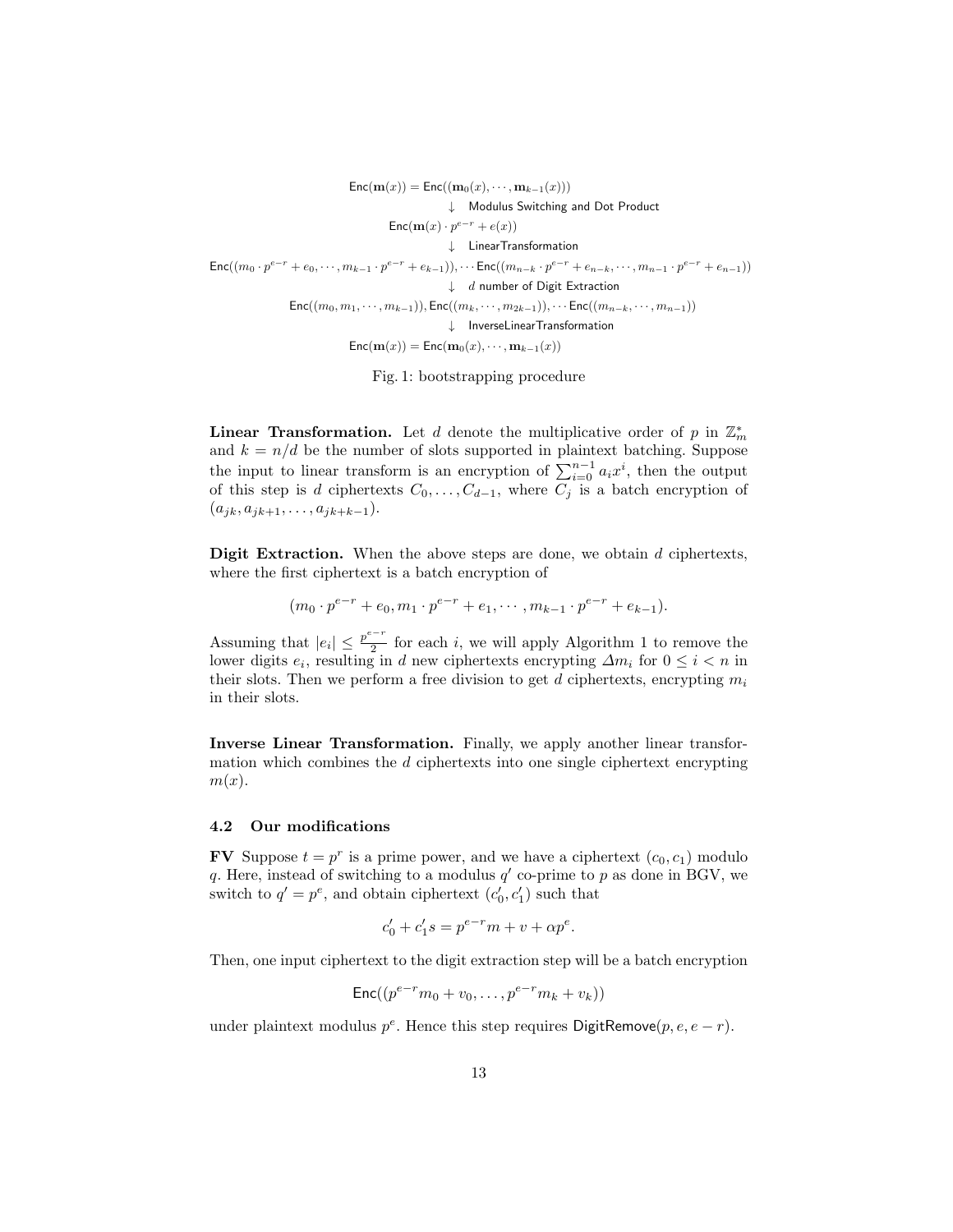BGV To apply our ideas to the digit extraction step in BGV bootstrapping, we simply replace the algorithm in [25] with our digit removal Algorithm 1.

### 4.3 Comparing bootstrapping complexities

The major difference in the complexities of bootstrapping between the two schemes comes from the parameter  $e$ . In case of FV, by Lemma 1, we can choose (roughly)  $e = r + \log_p(||s||_1)$ ). On the other hand, the estimate of e for correct bootstrapping in [25] for the BGV scheme is

$$
e \ge 2r + \log_p(||s||_1).
$$

We can analyze the impact of this difference on the depth of digit removal, and therefore on the depth of bootstrapping. Setting  $v = e - r$  in Theorem 5, the depth for the BGV case is

$$
(r + \log_p(||s||_1) \log p + \log(2r + \log_p(||s||_1)).
$$

Substituting  $r = \log_p(t)$  into the above formula and throwing away lower order terms, we obtain the improved depth for the digit extraction in step BGV bootstrapping as

$$
\log t + \log(||s||_1) + \log(\log_p(t^2 \cdot ||s||_1)) \approx \log t + \log(||s||_1).
$$

Note that the depth grows linearly with the logarithm of the plaintext modulus t. On the other hand, the depth in the FV case turns out to be

$$
\log(||s||_1) + \log(\log_p(t \cdot ||s||_1)).
$$

which only scales with  $\log \log t$ . This is smaller than BGV in the large plaintext modulus regime.

We can also compare the number of ciphertext multiplications needed for the digit extraction procedures. Replacing v with  $e-r$  in the second formula in Theorem 5 and letting  $e = 2r + \log_p(||s||_1)$  for BGV (resp.  $e = r + \log_p(||s||_1)$  for FV), we see that the number of ciphertext multiplications for BGV is asymptotically equal to √

$$
\frac{\sqrt{2p}}{(\log p)^{3/2}} (2\log(t) + \log(||s||_1))^{1/2} (\log(t) + \log(||s||_1)).
$$

In the FV case, the number of ciphertext multiplications is asymptotically equal to √

$$
\frac{\sqrt{2p}}{(\log p)^{3/2}}(\log(t) + \log(||s||_1))^{1/2}\log(||s||_1)).
$$

Hence when  $t$  is large, the digit extraction procedure in bootstrapping requires less work for FV than BGV.

For completeness, we also analyze the original digit extraction method in BGV bootstrapping. Recall that the previous algorithm has depth  $(e-1) \log p$ ,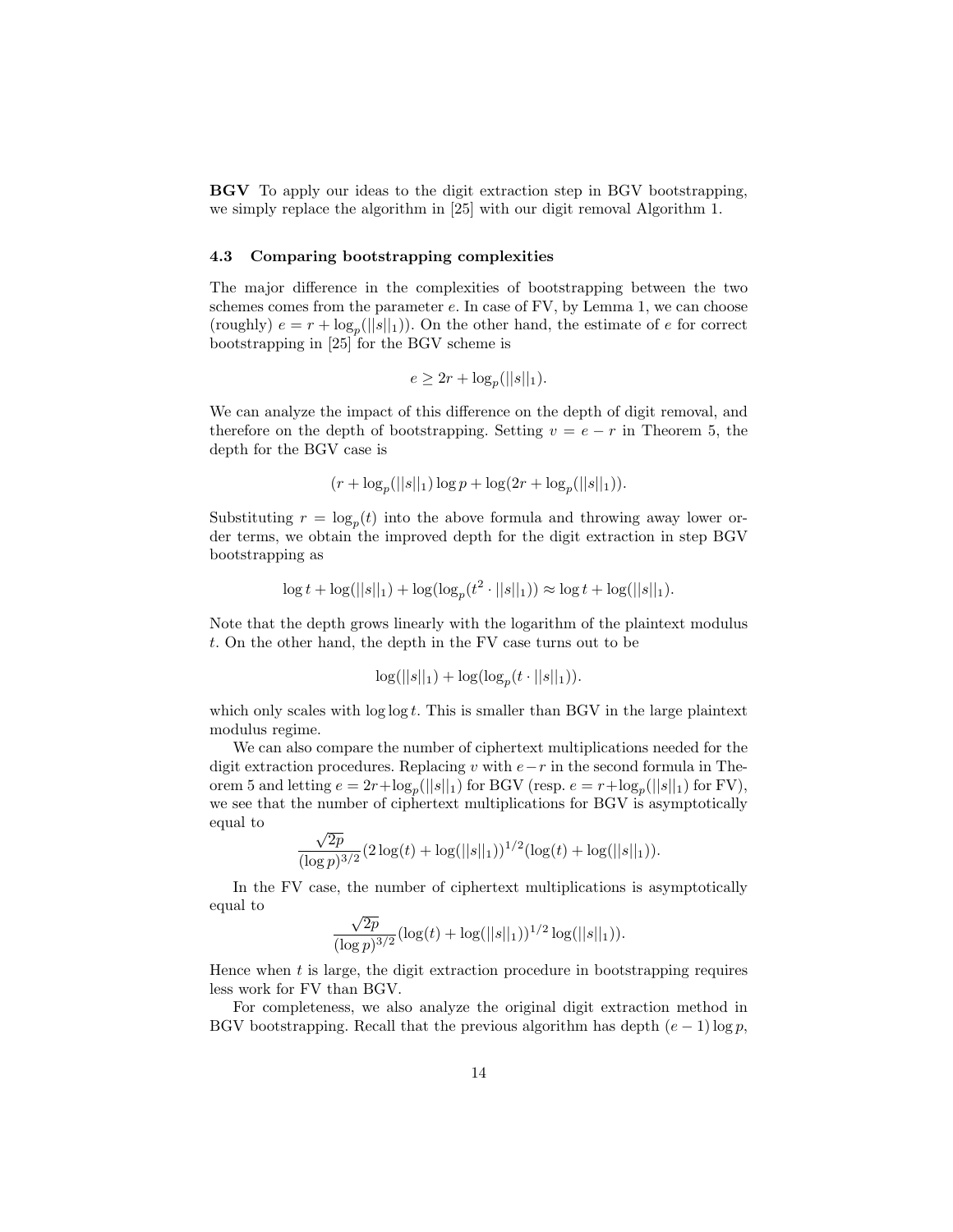and takes about  $\frac{1}{2}e^2$  homomorphic evaluations of polynomials of degree p. If we use the Paterson-Stockmeyer method for polynomial evaluation, then the total amount of ciphertext multiplications is roughly  $\frac{1}{2}e^2\sqrt{2p}$ . Plugging in the lower bound  $e \geq 2r + \log_p(||s||_1)$ , we obtain an estimate of depth and work needed for the digit extraction step in the original BGV bootstrapping method in [25]. Table 2 summarizes the cost for three different methods.

| Method                            | Depth                | No. ciphertext multiplications                                                                                          |
|-----------------------------------|----------------------|-------------------------------------------------------------------------------------------------------------------------|
| $\left 25\right $ (BGV)           | $2\log(t) + \log(h)$ | $\frac{\sqrt{2p}}{2(\log p)^2} (2\log(t) + \log(h))^2$                                                                  |
| This work $(BGV) log(t) + log(h)$ |                      | $\left  \frac{\sqrt{2p}}{(\log p)^{3/2}} (2 \log(t) + \log(h))^{1/2} (\log(t) + \log(h)) \right $                       |
|                                   |                      | This work (FV) $\left \log \log(t) + \log(h)\right  \frac{\sqrt{2p}}{(\log p)^{3/2}} (\log(t) + \log(h))^{1/2} \log(h)$ |

Table 2: Asymptotic complexity of digit extraction step in bootstrapping. Here  $h = ||s||_1$  is the 1-norm of the secret key, and  $t = p^r$  is the plaintext modulus.

Fixing  $p$  and  $h$  in the last column of Table 2, we can see how the number of multiplications grows with  $\log t$ . The method in [25] scales by  $(\log t)^2$ , while our new method for BGV improves it to  $(\log t)^{3/2}$ . In the FV case, the number of multiplications scales by only  $(\log t)^{1/2}$ .

Remark 1. As another advantage of our revised BGV bootstrapping, we make a remark on security. From Table 2, we see that in order for bootstrapping to be more efficient, it is advantageous to use a secret key with smaller 1-norm. For this reason, both [25] and this work choose to use a sparse secret key, and a recent work [2] shows that sparseness can be exploited in the attacks. To resolve this, note that it is easy to keep the security level in our situation: since our method reduces the overall depth for the large plaintext modulus case, we could use a smaller modulus  $q$ , which increases the security back to a desired level.

#### 4.4 Slim bootstrapping algorithm

The bootstrapping algorithm for FV and BGV is expensive also due to the d repetitions of digit extraction. For some parameters, the extension degree d can be large. However, many interesting applications requires arithmetic over  $\mathbb{Z}_{p^r}$  rather than its degree-d extension ring, making it hard to utilize the full plaintext space.

Therefore we will introduce one more bootstrapping algorithm which is called "slim" bootstrapping. This bootstrapping algorithm works with the plaintext space  $\mathbb{Z}_t^k$ , embedded as a subspace of  $R_t$  through the batching isomorphism.

This method can be adapted using almost the same algorithm as the original bootstrapping algorithm, except that we only need to perform one digit extraction operation, hence it is roughly  $d$  times faster than the full bootstrapping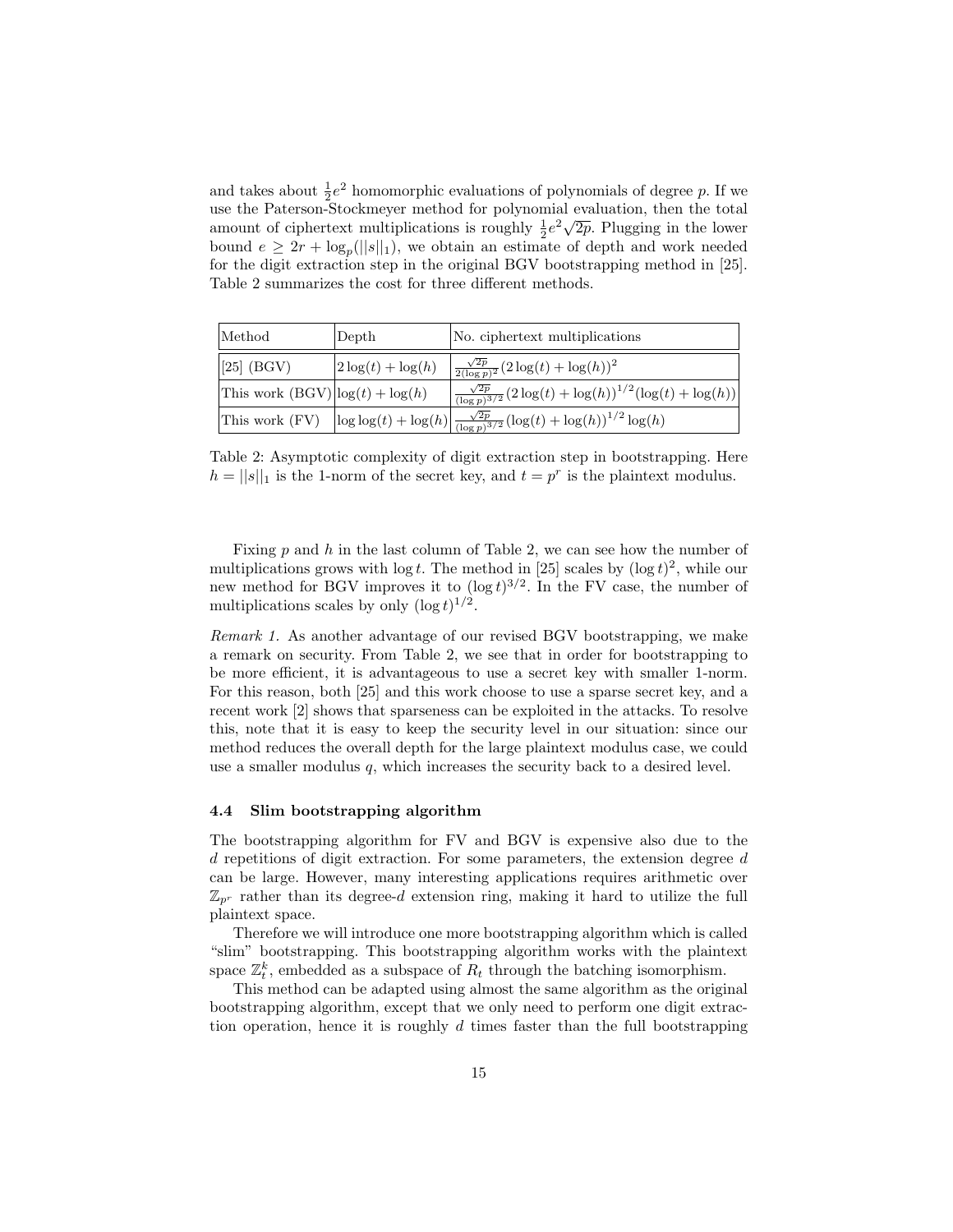algorithm. Also, we need to revise the linear transformation and inverse linear transformation slightly. We give an outline of our slim bootstrapping algorithm below.

```
\mathsf{Enc}(m_0 + m_1 x^d + \cdots + m_{k-1} x^{d(k-1)})\mathsf{Enc}(m_0, m_1, m_2, \cdots, m_{k-1})\mathsf{Enc}(m(x) \cdot p^{e-r} + e(x))Modulus Switching and Dot Product
#
\mathsf{Enc}(m_0 \cdot p^{e-r} + e_0, \cdots, m_{k-1} \cdot p^{e-r} + e_{k-1})\downarrow Digit Extraction
          \downarrow LinearTransformation
          \downarrow InverseLinearTransformation
Enc(m_0, m_1, m_2, \cdots, m_{k-1})
```
Fig. 2: slim bootstrapping

Inverse Linear Transformation. We take as input a batch encryption of  $(m_1, \ldots, m_k) \in \mathbb{Z}_{p^r}^k$ . In the first step, we apply an "inverse" linear transformation to obtain an encryption of  $m_1 + m_2x^d + \ldots + m_kx^{d(k-1)}$ . This can be done using k slot permutations and k plaintext multiplications.

Modulus Switching and Dot product with bootstrapping key. These two steps are exactly the same as the full bootstrapping procedure. After these steps, we obtain a (low-noise) encryption of

 $(\Delta m_1 + v_1 + (\Delta m_2 + v_2)x^d + \ldots + (\Delta m_k + v_k)x^{d(k-1)}).$ 

Linear Transformation. In this step, we apply another linear transformation consisting of  $k$  slot permutations and  $k$  scalar multiplications to obtain a batch encryption of  $(\Delta m_1 + v_1, \ldots, \Delta m_k + v_k)$ . Details of this step can be found in the appendix.

Digit extraction. Then, we apply digit-removal algorithm to remove the noise coefficients  $v_i$ , resulting in a batch encryption of  $(\Delta m_1, \ldots, \Delta m_k)$ . We then execute the free division and obtain a batch encryption of  $(m_1, \ldots, m_k)$ . This completes the slim bootstrapping process.

## 5 Implementation and Performance

We implemented both the full mode and the slim mode of bootstrapping for FV in the SEAL library. We also implemented our revised digit extraction procedure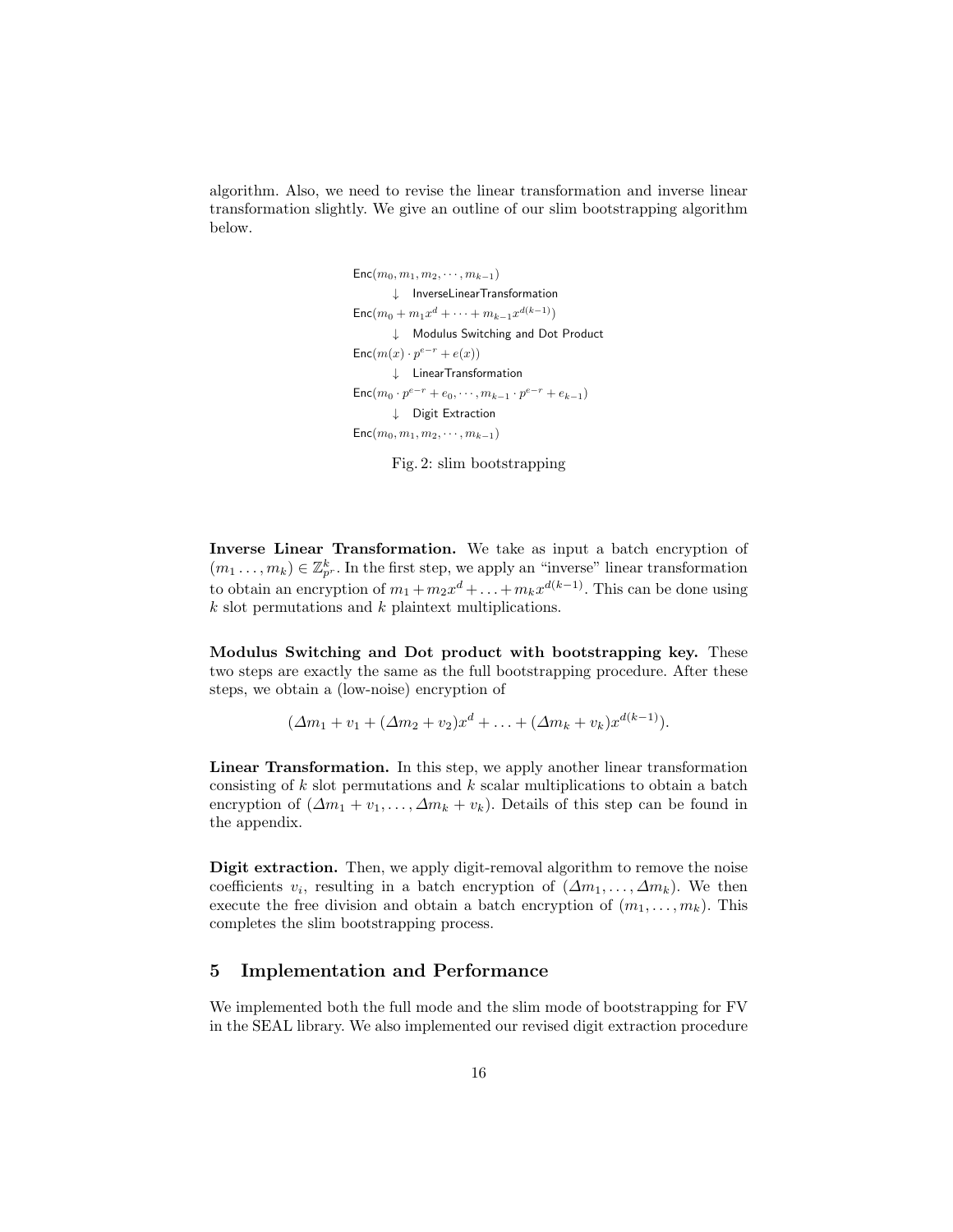|                   |              | $\left[ 25\right]$              | Our Method |                    |  |
|-------------------|--------------|---------------------------------|------------|--------------------|--|
| (p, e, v)         | Timing (sec) | Before/After level Timing (sec) |            | Before/After level |  |
| (2, 11, 5)        | -15          | 23/3                            | 16         | 23/10              |  |
| $(2, 21, 13)$ 264 |              | 56/16                           | 239        | 56/22              |  |
| (5,6,3)           | 49.5         | 39/5                            | 30         | 39/13              |  |
| $(17, 4, 2)$ 61.2 |              | 38/5                            | 35.5       | 38/14              |  |
| (31, 3, 1)        | 26.3         | 32/8                            | 12.13      | 32/18              |  |
| $(127,3,1)$ 73.2  |              | 42/3                            | 38         | 42/20              |  |

Table 3: Comparison of digit removal algorithms in HElib (Toshiba Portege Z30t-C laptop with 2.6GHz CPU and 8GB memory)

| Parameters       |          |                           |              |          | Result                    |                         |                         |                                   |
|------------------|----------|---------------------------|--------------|----------|---------------------------|-------------------------|-------------------------|-----------------------------------|
| $\boldsymbol{n}$ | $\log q$ | Plaintext<br><b>Space</b> | <b>Slots</b> | Security | Before<br>/After<br>Level | Recrypt<br>Time<br>sec) | Memory<br>usage<br>(GB) | Recrypt<br>init. time<br>$(\sec)$ |
| 16384            | 558      | $GF(127^{256})$           | 64           | 92.9     | 24/7                      | 2027                    | 8.9                     | 193                               |
| 16384            | 558      | $GF(257^{128})$           | 128          | 92.9     | 22/4                      | 1381                    | 7.5                     | 242                               |
| 32768            | 806      | $R(127^2, 256)$           | 64           | 126.2    | 32/12                     | 21295                   | 27.6                    | 658                               |
| 32768            | 806      | $R(257^2, 128)$           | 128          | 126.2    | 23/6                      | 11753                   | 26.6                    | 732                               |

Table 4: Time table for bootstrapping for FV scheme,  $hw=128$  (Intel(R) Core(TM) i7-4770 CPU with 3.4GHZ CPU and 32GB memory)

in HElib. Since SEAL only supports power-of-two cyclotomic rings, and p needs to be co-prime to m in order to use batching, we can not use  $p = 2$  for SEAL bootstrapping. Instead we chose  $p = 127$  and  $p = 257$  because they give more slots among primes of reasonable size.

The following tables in this section illustrate some results. We used sparse secrets with hamming weight 64 and 128, and we estimated security levels using Martin Albrecht's LWE estimator [2].

We implemented Algorithm 1 in HElib and compared with the results of the original HElib implementation for removing  $v$  digits from  $e$  digits. From Table 3, we see that for  $e \ge v+2$  and large p, our digit removal procedure can outperform the current HElib implementation in both depth and work. Therefore, for these settings, we can replace the digit extraction procedure in the recryption function in HElib, and obtain a direct improvement on after level and time for recryption. When  $p = 2$  and  $r, e$  are small, the current HElib implementation can be faster due to the fact that the lifting polynomial is  $F_e(x) = x^2$  and squaring operation is faster than generic multiplication. Also, when  $e = v + 1$ , i.e., the task is to remove all digits except the highest one, our digit removal method has similar performance as the HElib counterpart.

Table 4 and 5 present timing results for the full and slim modes of bootstrapping for FV implemented in SEAL. In both tables, the column labeled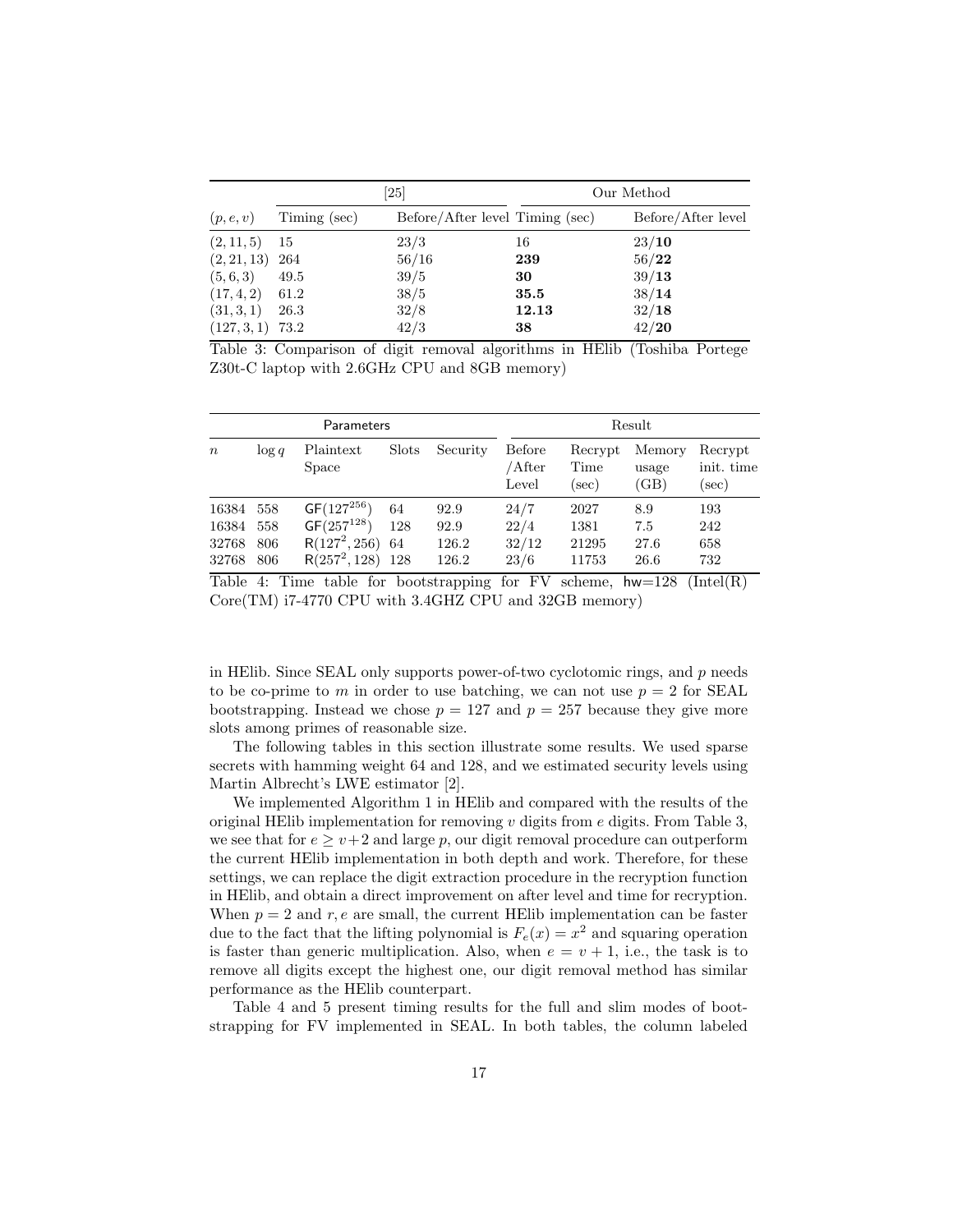| Parameters       |          |                           |          | Result                     |                           |                                  |                         |                             |
|------------------|----------|---------------------------|----------|----------------------------|---------------------------|----------------------------------|-------------------------|-----------------------------|
| $\boldsymbol{n}$ | $\log q$ | Plaintext Number<br>Space | of Slots | Security<br>Parame-<br>ter | Before<br>/After<br>level | Recrypt<br>init time<br>$(\sec)$ | Memory<br>usage<br>(GB) | Recrypt<br>Time<br>$(\sec)$ |
| 16384            | 558      | $\mathbb{Z}_{127}$        | 64       | 92.9                       | 23/10                     | 57                               | 2.0                     | 6.75                        |
| 32768            | 806      | $\mathbb{Z}_{1272}$       | 64       | 126.2                      | 25/11                     | 59                               | 2.0                     | 30.2                        |
| 32768            | 806      | $\mathbb{Z}_{1273}$       | 64       | 126.2                      | 20/6                      | 257                              | 8.9                     | 34.5                        |
| 16384            | 558      | $\mathbb{Z}_{257}$        | 128      | 92.9                       | 22/7                      | 59                               | 2.0                     | 10.8                        |
| 32768            | 806      | $\mathbb{Z}_{257}$        | 128      | 126.2                      | 31/15                     | 207                              | 7.4                     | 36.8                        |
| 32768            | 806      | $\mathbb{Z}_{257^2}$      | 128      | 126.2                      | 23/7                      | 196                              | 7.4                     | 42.1                        |

Table 5: Time table for slim bootstrapping for FV scheme,  $hw=128$  (Intel(R) Core(TM) i7-4770 CPU with 3.4GHZ CPU and 32GB memory)

"recrypt init. time" shows the time to compute the necessary data needed in bootstrapping. The "recrypt time" column shows the time it takes to perform one bootstrapping. The before (resp. after) level shows the maximal depth of circuit that can be evaluated on a freshly encrypted ciphertext (resp. freshly bootstrapped ciphertext). Here  $R(p^r, d)$  denotes a finite ring with degree d over base ring  $\mathbb{Z}_{p^r}$ , and  $GF(p^r)$  denotes the finite field with  $p^r$  elements.

Comparing the corresponding entries from Table 4 and 5, we see that the slim mode of bootstrapping is either close to or more than  $d$  times faster than the full mode.

## 6 Future directions

In this work, we designed bootstrapping algorithms for the FV scheme whose depth depend linearly on  $log log t$ . For the BGV scheme, we were able to improve the dependence on t from  $2 \log t$  to  $\log t$ . One interesting direction is to explore whether we can further improve the bootstrapping depth for BGV.

We also presented a slim mode of bootstrapping, which operates on a subspace of the plaintext space equivalent to a vector over  $\mathbb{Z}_{p^r}$ . The slim mode has a similar throughput as the full mode while being much faster. For example, it takes less than 7 seconds to bootstrap a vector in  $\mathbb{Z}_{127}^{64}$  with after level 10. However, the ciphertext sizes of the slim mode are the same as those of the full mode, resulting in a larger ciphertext/message expansion ratio. It would be interesting to investigate whether we could reduce the ciphertext sizes while keeping the performance results.

## References

1. Carlos Aguilar-Melchor, Joris Barrier, Serge Guelton, Adrien Guinet, Marc-Olivier Killijian, and Tancrede Lepoint. NFLlib: NTT-based fast lattice library. In Cryptographers Track at the RSA Conference, pages 341–356. Springer, 2016.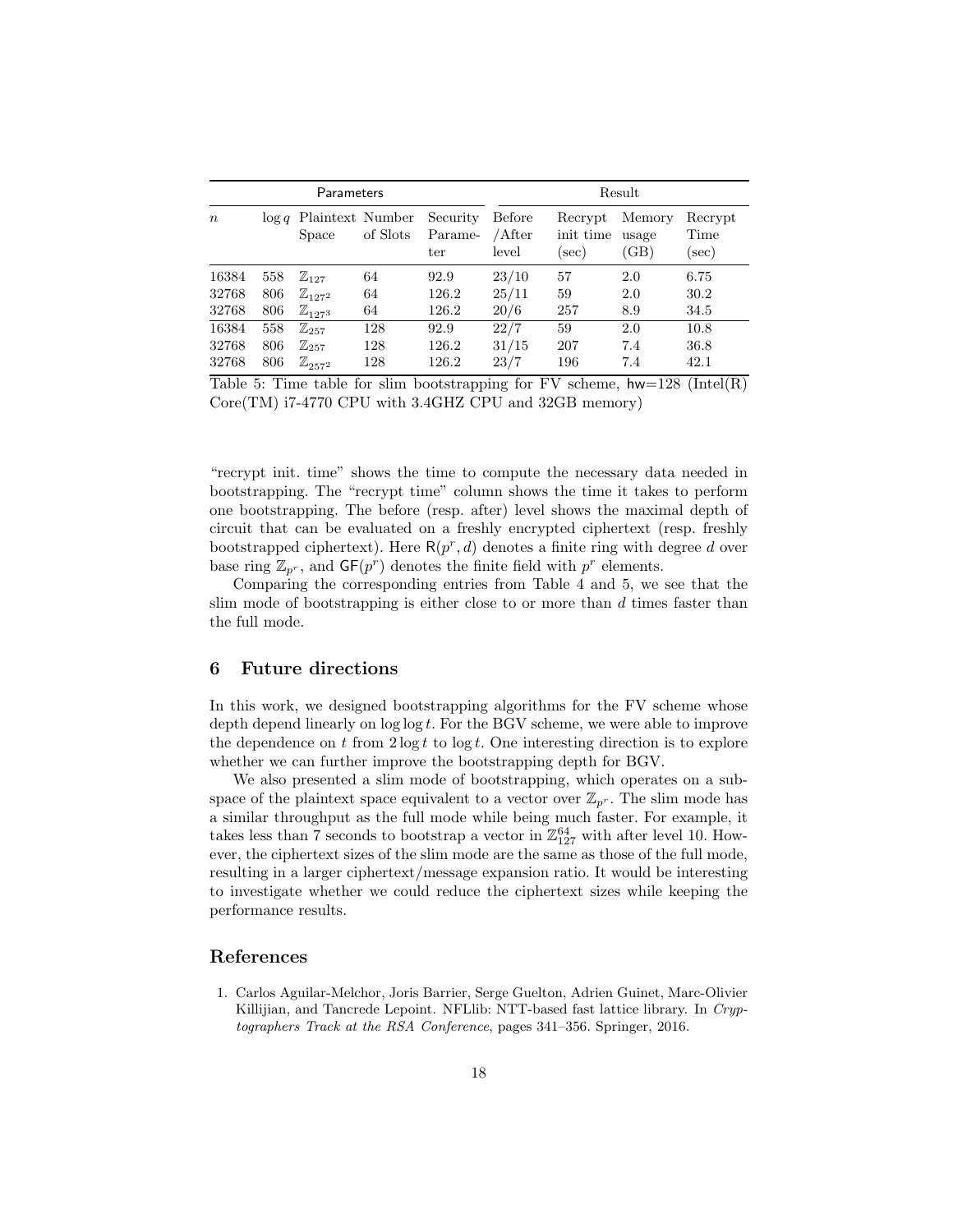- 2. Martin R Albrecht, Rachel Player, and Sam Scott. On the concrete hardness of learning with errors. Journal of Mathematical Cryptology, 9(3):169–203, 2015.
- 3. Jean-François Biasse and Luis Ruiz. FHEW with efficient multibit bootstrapping. In International Conference on Cryptology and Information Security in Latin America, pages 119–135. Springer, 2015.
- 4. Charlotte Bonte, Carl Bootland, Joppe W. Bos, Wouter Castryck, Ilia Iliashenko, and Frederik Vercauteren. Faster homomorphic function evaluation using nonintegral base encoding. Cryptology ePrint Archive, Report 2017/333, 2017. http://eprint.iacr.org/2017/333.
- 5. Joppe W. Bos, Wouter Castryck, , Ilia Iliashenko, and Frederik Vercauteren. Privacy-friendly forecasting for the smart grid using homomorphic encryption and the group method of data handling. Cryptology ePrint Archive, Report 2016/1117, 2016. http://eprint.iacr.org/2016/1117.
- 6. Joppe W Bos, Kristin Lauter, Jake Loftus, and Michael Naehrig. Improved security for a ring-based fully homomorphic encryption scheme. In Cryptography and Coding, pages 45–64. Springer, 2013.
- 7. Zvika Brakerski. Fully homomorphic encryption without modulus switching from classical GapSVP. In CRYPTO, pages 868–886, 2012.
- 8. Zvika Brakerski, Craig Gentry, and Vinod Vaikuntanathan. (Leveled) fully homomorphic encryption without bootstrapping. In Proceedings of the 3rd Innovations in Theoretical Computer Science Conference, pages 309–325. ACM, 2012.
- 9. Zvika Brakerski and Vinod Vaikuntanathan. Fully homomorphic encryption from ring-LWE and security for key dependent messages. In Advances in Cryptology– CRYPTO 2011, pages 505–524. Springer, 2011.
- 10. Zvika Brakerski and Vinod Vaikuntanathan. Efficient fully homomorphic encryption from (standard) LWE. SIAM Journal on Computing, 43(2):831–871, 2014.
- 11. Jung Hee Cheon, Kyoohyung Han, and Duhyeong Kim. Faster bootstrapping of FHE over the integers. IACR Cryptology ePrint Archive, 2017:79, 2017.
- 12. Jung Hee Cheon, Andrey Kim, Miran Kim, and Yongsoo Song. Homomorphic encryption for arithmetic of approximate numbers. Cryptology ePrint Archive, Report 2016/421, 2016. http://eprint.iacr.org/2016/421.
- 13. Jung Hee Cheon and Damien Stehlé. Fully homomophic encryption over the integers revisited. In Advances in Cryptology–EUROCRYPT 2015, pages 513–536. Springer, 2015.
- 14. Ilaria Chillotti, Nicolas Gama, Mariya Georgieva, and Malika Izabach`ene. Faster fully homomorphic encryption: Bootstrapping in less than 0.1 seconds. In Advances in Cryptology–ASIACRYPT 2016: 22nd International Conference on the Theory and Application of Cryptology and Information Security, Hanoi, Vietnam, December 4-8, 2016, Proceedings, Part I 22, pages 3–33. Springer, 2016.
- 15. Ilaria Chillotti, Nicolas Gama, Mariya Georgieva, and Malika Izabachène. Improving TFHE: faster packed homomorphic operations and efficient circuit bootstrapping. 2017. https://eprint.iacr.org/2017/430.
- 16. Jean-Sébastien Coron, Tancrède Lepoint, and Mehdi Tibouchi. Scale-invariant fully homomorphic encryption over the integers. In Public-Key Cryptography–PKC 2014, pages 311–328. Springer, 2014.
- 17. Anamaria Costache, Nigel P Smart, Srinivas Vivek, and Adrian Waller. Fixed point arithmetic in SHE scheme. IACR Cryptology ePrint Archive, 2016:250, 2016.
- 18. Léo Ducas and Daniele Micciancio. FHEW: Bootstrapping homomorphic encryption in less than a second. In Advances in Cryptology–EUROCRYPT 2015, pages 617–640. Springer, 2015.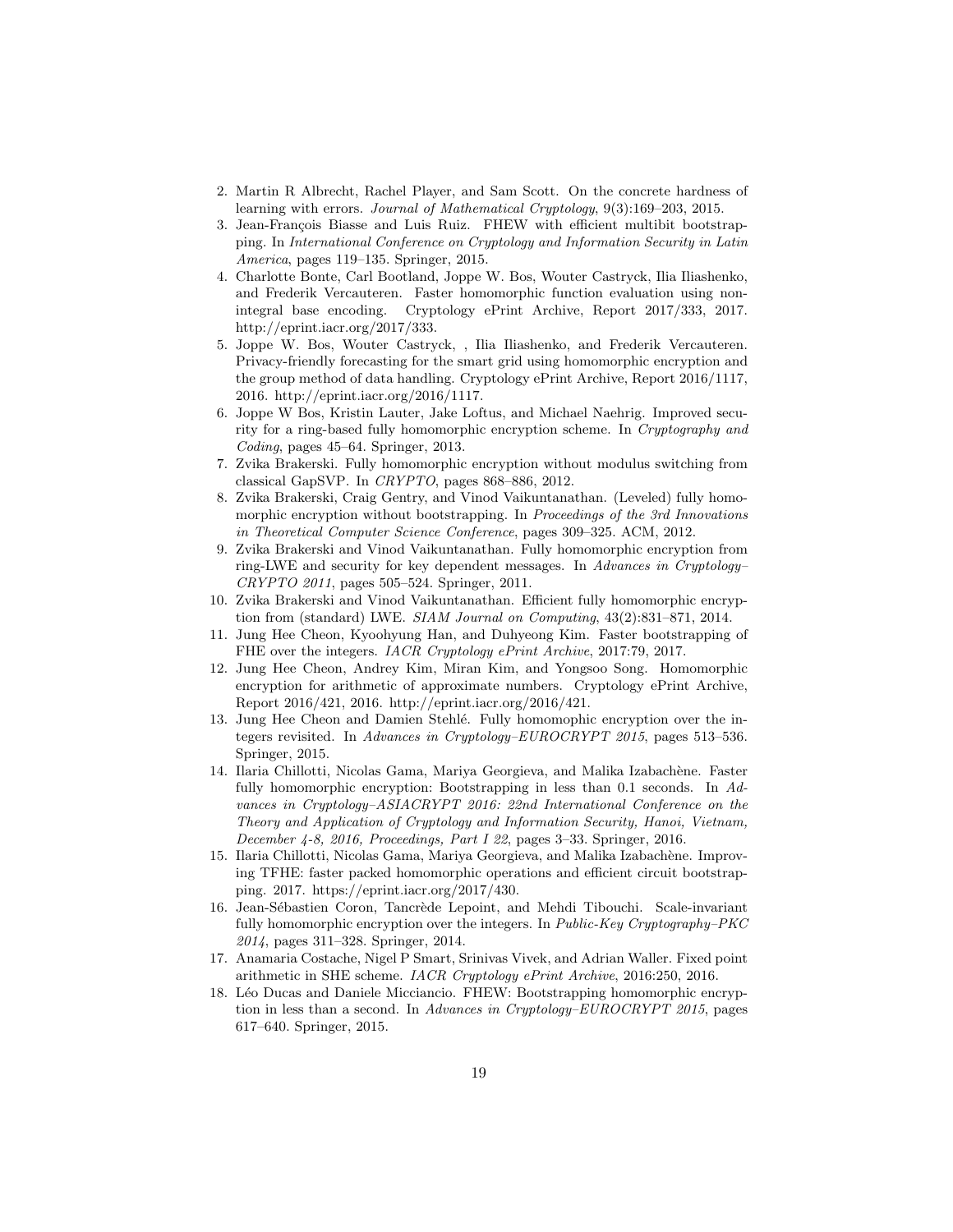- 19. Junfeng Fan and Frederik Vercauteren. Somewhat practical fully homomorphic encryption. Cryptology ePrint Archive, Report 2012/144, 2012. http://eprint.iacr.org/.
- 20. Craig Gentry. Fully homomorphic encryption using ideal lattices. In STOC, volume 9, pages 169–178, 2009.
- 21. Craig Gentry, Shai Halevi, and Nigel P Smart. Better bootstrapping in fully homomorphic encryption. In *Public Key Cryptography–PKC 2012*, pages 1–16. Springer, 2012.
- 22. Craig Gentry, Amit Sahai, and Brent Waters. Homomorphic encryption from learning with errors: Conceptually-simpler, asymptotically-faster, attribute-based. In Advances in Cryptology–CRYPTO 2013, pages 75–92. Springer, 2013.
- 23. Ran Gilad-Bachrach, Nathan Dowlin, Kim Laine, Kristin Lauter, Michael Naehrig, and John Wernsing. Cryptonets: Applying neural networks to encrypted data with high throughput and accuracy. In *International Conference on Machine Learning*, pages 201–210, 2016.
- 24. Thore Graepel, Kristin Lauter, and Michael Naehrig. Ml confidential: Machine learning on encrypted data. In International Conference on Information Security and Cryptology, pages 1–21. Springer, 2012.
- 25. Shai Halevi and Victor Shoup. Bootstrapping for HElib. In Advances in Cryptology–EUROCRYPT 2015, pages 641–670. Springer, 2015.
- 26. Michael Griffin (https://mathoverflow.net/users/61910/michael griffin). Lowest degree of polynomial that removes the first digit of an integer in base p. Math-Overflow. URL:https://mathoverflow.net/q/269282 (version: 2017-05-08).
- 27. Kim Laine and Rachel Player. Simple encrypted arithmetic library-SEAL (v2. 0). Technical report, Technical report, September, 2016.
- 28. Koji Nuida and Kaoru Kurosawa. (Batch) fully homomorphic encryption over integers for non-binary message spaces. In Advances in Cryptology–EUROCRYPT 2015, pages 537–555. Springer, 2015.
- 29. Michael S Paterson and Larry J Stockmeyer. On the number of nonscalar multiplications necessary to evaluate polynomials. SIAM Journal on Computing, 2(1):60– 66, 1973.
- 30. Nigel P Smart and Frederik Vercauteren. Fully homomorphic SIMD operations. Designs, codes and cryptography, pages 1–25, 2014.
- 31. Marten van Dijk, Craig Gentry, Shai Halevi, and Vinod Vaikuntanathan. Fully homomorphic encryption over the integers. In EUROCRYPT, pages 24–43, 2010.

## A Optimizing the Linear Transform for Slim Bootstrapping

In our slim mode of bootstrapping, we used a linear transform which has the following property: the input is an encryption of  $\sum m_i x^i$ , and the output is a batch encryption of  $(m_0, m_d, \ldots, m_{d(k-1)})$ . A straightforward implementation of this functionality requires n slot permutations and n scalar multiplications. However, in the case when  $n$  is a power of 2, we can break down the linear transform into two parts, which we call coefficient selection and sparse linear transform. This reduces the number of slot permutations to  $log(d) + k$  and the number of scalar multiplications to k.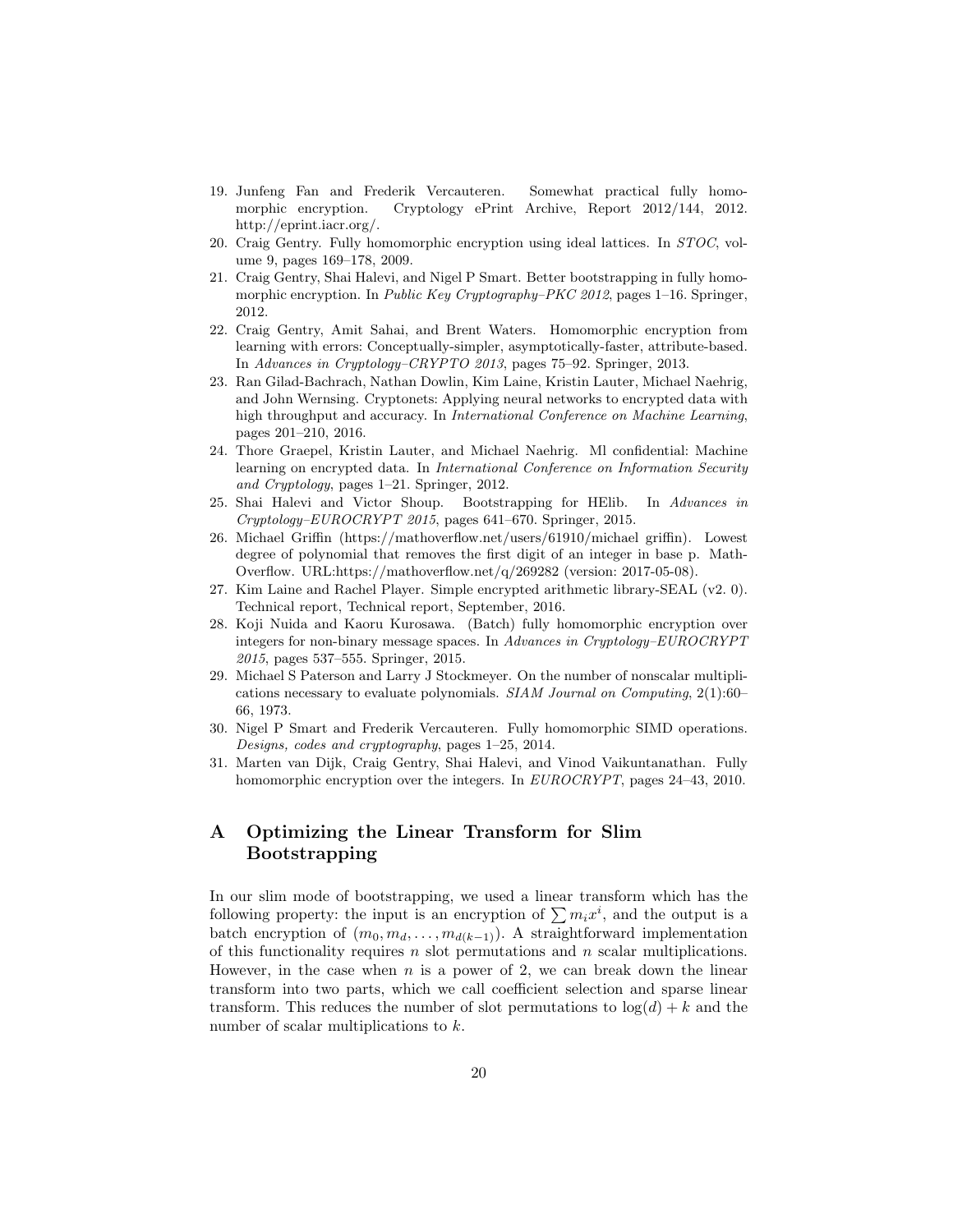#### A.1 Coefficient selection

The first part of the optimized linear transform functionality can be viewed as a coefficient selection. This process gets input  $\mathsf{Enc}(m(x))$  and outputs  $\mathsf{Enc}(m'(x))$ with  $m'(x) = \sum_{i=0}^{n/d-1} m_{id} \cdot x^{id}$ . In other words, it selects the coefficients of  $m(x)$ where the exponents of  $x$  are divisible by  $d$ . The following algorithm is specified to the case when *n* is a power of two. Using the property that  $x^n = -1$  in the ring R, we can construct an automorphism  $\phi_i$  of R such that

$$
\phi_i: X^{2^i} \to X^{n+2^i} = -X^{2^i}.
$$

For example,  $\phi_0(\cdot)$  negates all odd coefficients, because  $\phi_0$  maps X to  $-X$ . This means that  $\frac{1}{2}(\phi_0(m(x)) + m(x))$  will remove all odd terms and double the even terms. Using this property, we construct a recursive algorithm which return  $m'(x) = \sum_{i=0}^{n/d-1} m_{id} \cdot x^{id}$  for power of two d.

- For given  $m(x)$ , First compute  $m_0(x) = m(x) + \phi_0(m(x))$ .
- Recursively compute  $m_i(x) = \phi_i(m_{i-1}(x)) + m_{i-1}(x)$  for  $1 \leq i \leq \log_2 d$ .
- Return  $m'(x) = d^{-1} \cdot m_{\log_2 d}$  mod t for plain modulus t.

The function  $\phi_i: X \to X^{\frac{n+2^i}{2^i}}$  can be evaluated homomorphically by using the same technique used in slot permutation. Another operation is just multiplying by  $d^{-1}$  mod t. Hence we can obtain  $\mathsf{Enc}(m'(x))$ . This process needs log d slot permutations and additions.

#### A.2 Sparse Linear Transform

The desired functionality of the sparse linear transform is: take as input an encryption c of  $\sum m_i x^{id}$  and output a batch encryption of  $(m_0, m_1 \ldots, m_{k-1})$ . We claim that this functionality can be expressed as  $\sum_{i=0}^{k-1} \lambda_i \sigma_{s_i}(c)$ , where  $\lambda_i$ are pre-computed polynomials in  $R_t$  and the  $s_i$  form a set of representatives of  $\mathbb{Z}_m^*/\langle p \rangle$ . This is because the input plaintext only has k nonzero coefficients  $m_0, \ldots, m_{k-1}$ . Hence for each i it is possible to write  $m_i$  as a linear combination of the evaluations of the input at  $k$  different roots of unity. Therefore, this step only requires  $k$  slot permutations and  $k$  plaintext multiplications. We can also adapt the babystep-giantstep method to reduce the number of slot permutations √ to  $O(\sqrt{k})$ , and we omit further details.

### B Memory usage

In our implementation of the bootstrapping procedure in SEAL, we pre-compute some data which are used in the linear transforms. The major part of the memory consumption consists of slot-permutation keys and plaintext polynomials. More precisely, each plaintext polynomial has size  $n \log t$  bits, and the size of one slot-permutation key in SEAL is  $(2n \log q) \cdot \lfloor \frac{\log q}{62} \rfloor$ .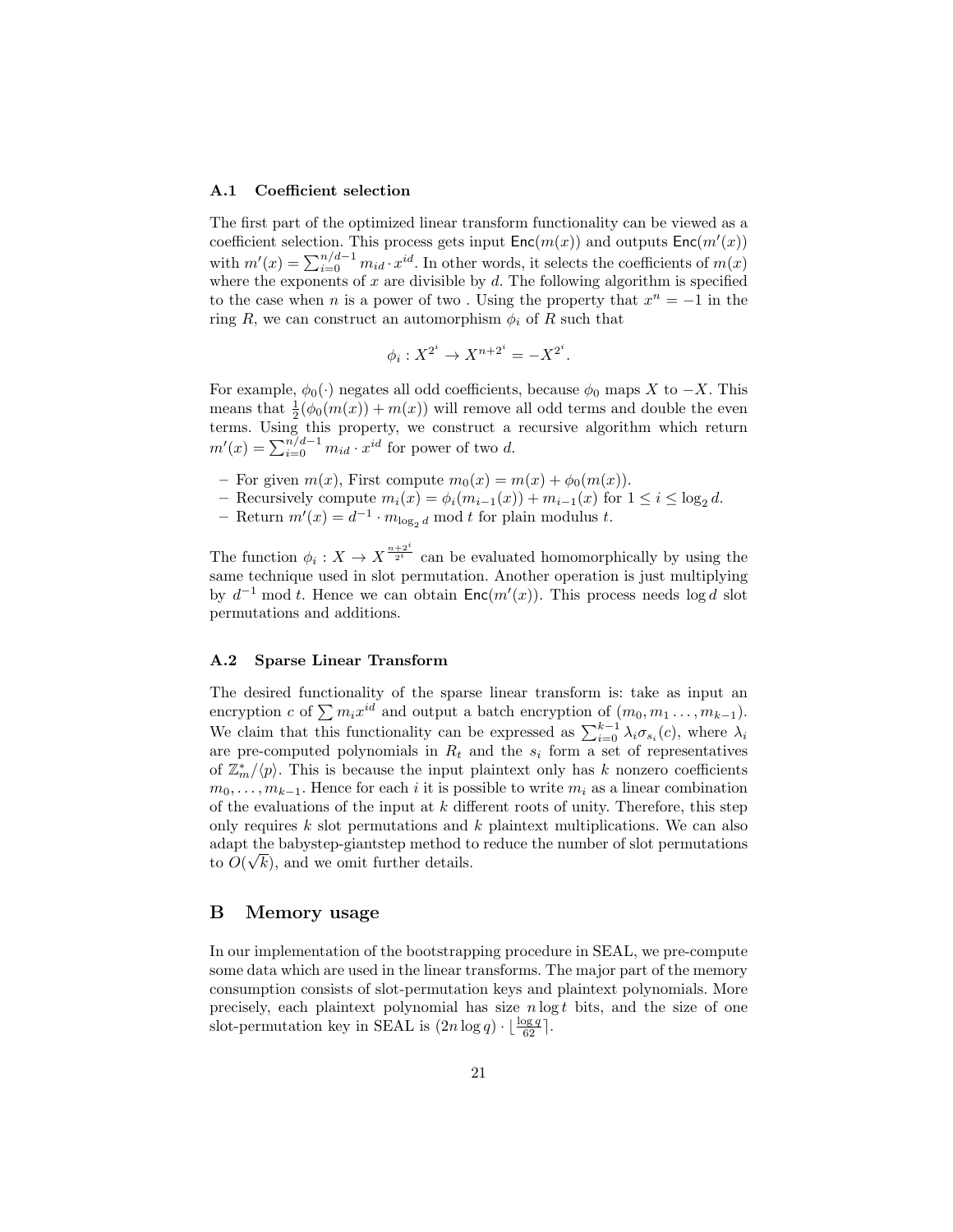Here we report the number of such keys and plaintext polynomials used in There we report the number of such keys and plannext polynomials used in<br>our bootstrapping. In the full mode, we need  $2\sqrt{n}$  slot-permutation keys, and  $2\sqrt{n} + d + k$  plaintext polynomials.

On the other hand, the slim mode of bootstrapping in SEAL requires considerably less memory. Both inverse linear transform and the linear transform siderably less memory. Both inverse linear transform and the linear transform<br>can be implemented via the babystep-giantstep technique, each using only  $2\sqrt{k}$ slot-permutation keys and  $k$  plaintext polynomials.

## C Proofs

### C.1 Proof of Lemma 1

**Lemma 1** Suppose  $c_0+c_1s = \Delta m + v+aq$  is a ciphertext in FV with  $|v| < \Delta/4$ . if  $q' > 4t(1 + ||s||_1)$ , and  $(c'_0, c'_1)$  is the ciphertext after switching the modulus to  $q'$ , then  $(c'_0, c'_1)$  also decrypts to m.

*Proof.* We define the invariant noise to be the term  $v_{inv}$  such that

$$
\frac{t}{q}(c_0 + c_1s) = m + v_{inv} + rt.
$$

Decryption is correct as long as  $||v_{inv}|| < \frac{1}{2}$ . Now introducing the new modulus  $q'$ , we have

$$
\frac{t}{q'}\left(\frac{q'}{q}c_0 + \frac{q'}{q}c_1s\right) = m + v_{inv} + rt.
$$

Taking nearest integers of the coefficients on the left hand side, we arrive at

$$
\frac{t}{q'}\left(\lfloor \frac{q'}{q}c_0\rfloor + \lfloor \frac{q'}{q}c_1\rfloor s\right) = m + v_{inv} + rt + \delta,
$$

with the rounding error  $||\delta|| \le t/q'(1+||s||_1)$ . Thus the new invariant noise is

$$
v_{inv'} = v_{inv} + \delta
$$

We need  $||\delta|| < 1/4$  for correct decryption. Hence the lower bound on  $q'$  is

$$
q' > 4t(1 + ||s||_1).
$$

#### C.2 Proof of Theorem 5

Proof. Correctness of Algorithm 1 is easy to show. In fact, the only place we deviate from the algorithm in [25] for digit extraction is that we used the digits  $R_i$  to replace  $x_{i,j}$  in certain places. Since  $R_i$  has lowest digit  $x_i$  followed by  $(e-i-1)$  zeros, we can actually use it to replace  $x_{i,j}$  for any  $j \leq e-i-1$  and still maintain the correctness.

To analyze the depth, note that we used polynomials of degree  $p^i$  to compute  $z_{i,i}$  for  $0 \leq i \leq v-1$ . Then, to compute  $z_{i,e-1-i}$ , a polynomial of degree  $(e-\tau)$